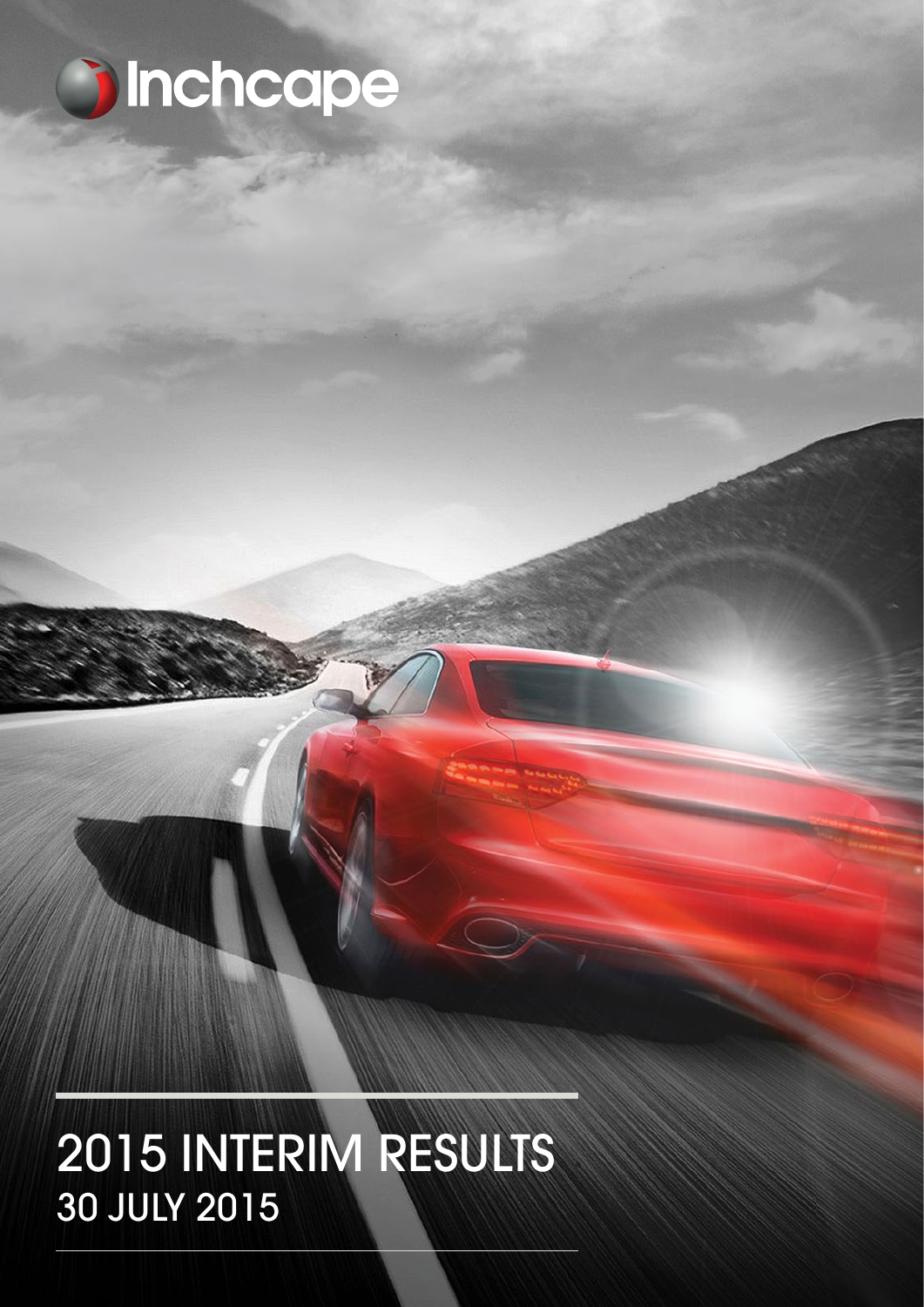## Inchcape plc Interim Report 2015 **HIGHLIGHTS**

## ON TRACK TO DELIVER A ROBUST FULL YEAR PERFORMANCE

Inchcape plc, the leading premium automotive group, announces its half year results for the six months ended 30 June 2015.

### FIRST HALF HIGHLIGHTS:

- Broad based growth across our strong portfolio of markets, premium brands and diversified value drivers
- Like for like constant currency revenue growth of 7.8%
- Solid underlying<sup>1</sup> operating profit growth of 5.6%
- $\bullet$  20 bps of underlying<sup>1</sup> operating margin expansion
- New £100m share buy back announced, reinforcing our commitment to capital efficiency

### KEY FINANCIALS (UNAUDITED)

| <b>Actual Rates</b>                      | H1 2015 | H1 2014 | YoY     |
|------------------------------------------|---------|---------|---------|
| Revenue                                  | £3.4bn  | £3.3bn  | $+1.3%$ |
| Operating profit                         | £159.2m | £168.0m | $-5.2%$ |
| Underlying <sup>1</sup> operating profit | £159.2m | £150.7m | $+5.6%$ |
| Profit before tax                        | £153.0m | £162.1m | $-5.6%$ |
| Reported basic adjusted EPS              | 25.4p   | 27.1p   | $-6.3%$ |
| Interim dividend                         |         | 6.8p    |         |

1. In H1 2014, we benefited from a property disposal which generated a one-off profit of £17.3m. Underlying growth rates exclude this one-off profit from the base.

### STEFAN BOMHARD, GROUP CEO OF INCHCAPE PLC, COMMENTED:

"The Group has continued to grow both revenue and underlying profit in the first half of 2015, driven by our strong portfolio of high quality Distribution and Retail businesses in some of the most attractive segments of a global growth industry. We are benefitting from broad based growth across our value drivers, including our high margin Aftersales where the New Car growth of recent years is starting to translate into a growing, high-retention 1-5 year Car Parc in a number of our markets.

While we have experienced challenges in some of our markets in the first half of the year, the proven resilience of our unique business model with its broad global spread, together with our operational rigour, continues to drive overall growth and attractive returns for our stakeholders. We continue to expect the Group to deliver a robust underlying constant currency performance in 2015.

The strength of our cash generation and of our balance sheet has enabled today's announcement of a further £100m share buy back programme, demonstrating our continued commitment to capital efficiency.

The Group is focused on continuing to deliver market-leading customer service, growth for our brand partners and on creating value for our shareholders through sustainable earnings and cash growth.

I have now spent close to 100 days in the business and have used this time to visit all of our key markets, meet with our people and our core OEM brand partners. I am confident about the future of Inchcape and the long term upside potential across our range of value drivers, our OEM relationships and the markets in which we operate.'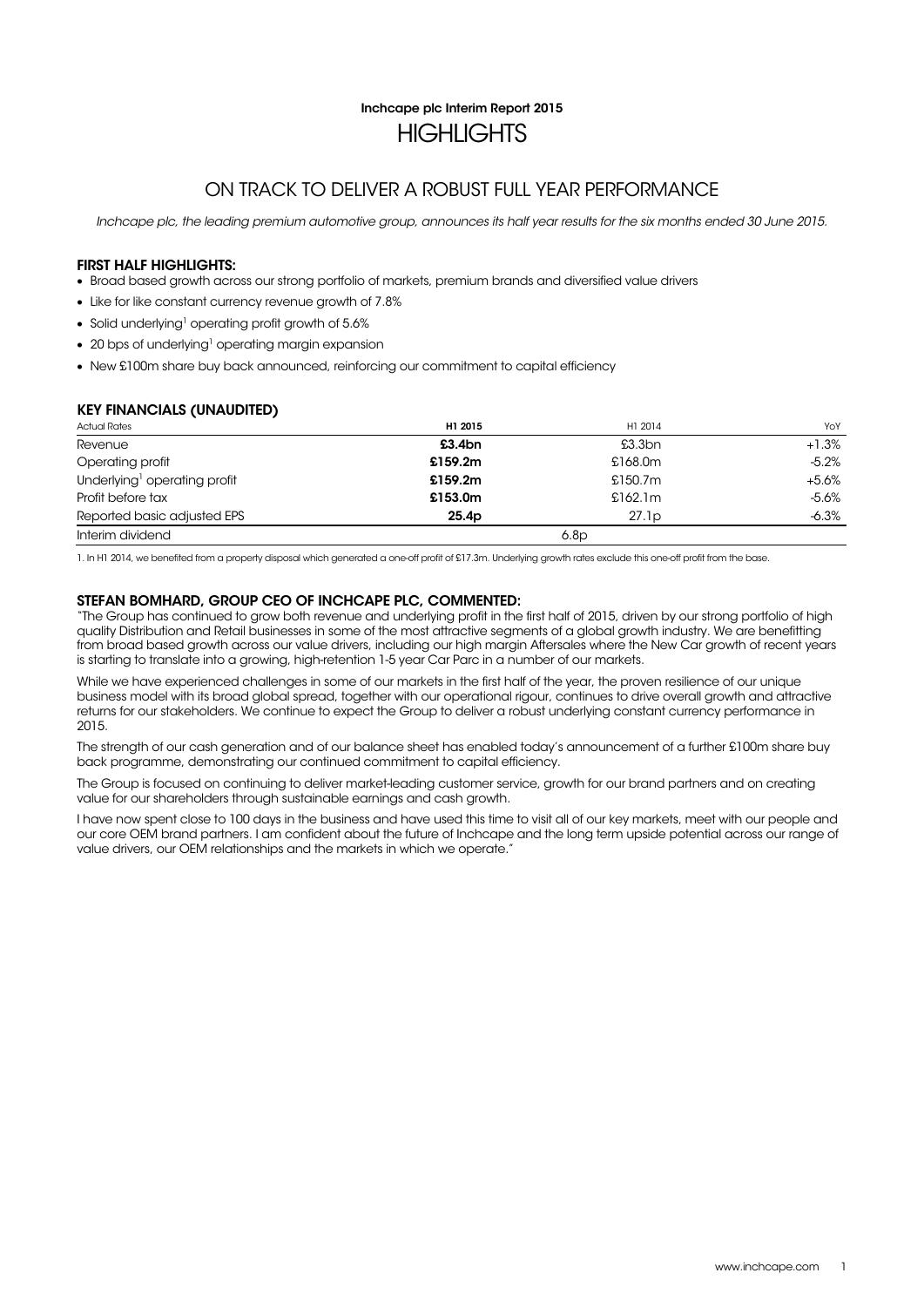## Inchcape plc Interim Report 2015 GROUP CHIEF EXECUTIVE STATEMENT

The Group has delivered further underlying profit growth in the first half of 2015, demonstrating the consistency that comes from a strong set of premium and luxury automotive Distribution and Retail businesses operating across five continents and five value drivers (New vehicle sales, Used vehicle sales, Aftersales servicing, Spare parts, and Finance and Insurance products).

Revenue of £3.4bn in the first half of 2015 was up 6.3% at constant currency on the previous year and up by 1.3% at actual rates, as we benefited from operating in a global growth industry, long standing partnerships with the world's strongest automotive brands and from growth drivers at the local level, such as the commercial vehicle scrappage scheme in Hong Kong.

We generated operating profit of £159.2m, representing underlying growth of 5.6%. In the first half of 2014 we benefited from a property disposal in Singapore which generated a one-off profit of £17.3m. Our underlying operating margin increased 20 bps to 4.7%, reflecting the positive mix effect of growth in our high margin Distribution segment.

In the first half of 2015, underlying trading profit in our Distribution segment increased by 8.4% at constant currency and was up by 8.6% in actual currency to £124.9m, supported by strong trading performances in a number of our markets.

Our Retail segment delivered a resilient trading profit of £46.0m, down 0.8% at constant currency and 3.4% in actual currency, reflecting, as expected, pressure in some of our markets.

Our controls on cash management remained firmly in place and we ended the first half of the year with a net cash position of £123.1m (2014 H1: £160.1m). As expected free cash flow generation in the first half was impacted by the reversal of the abnormally low net working capital position at 31 December 2014.

Given our first half-year performance and our strong financial position, the Board is pleased to declare an interim dividend of 6.8p (2014 H1: 6.3p) representing an increase of 7.9%. In light of the continued trading momentum and strong cash generation, the Board has concluded that there is scope to return additional surplus cash to shareholders and will therefore be initiating a further £100m share buy back programme to be effected over the next 12 months.

### PERFORMANCE HIGHLIGHTS

The Group has a long term track record of delivering sustainable earnings growth and cash generation for our shareholders and driving excellence of brand representation and customer service for our OEM partners. It is pleasing that the first half of 2015 again demonstrates our ability and commitment to these aims. Our broad-based market portfolio continues to demonstrate its resilience against a backdrop of challenging dynamics in certain markets. This has driven a solid underlying performance in the first half year and we continue to expect a robust underlying constant currency performance for the full year.

I am especially pleased by our performances in North Asia and Australasia, where we have grown strongly, and in Russia where we have shown our ability to weather a difficult economic environment.

In North Asia we delivered strong like for like sales growth of 23.8% at constant currency. Given our commanding share of the commercial vehicle market, which saw registration growth of 30% on the back of the government sponsored multi-year scrappage scheme, we achieved total market share expansion of 340 bps. Our constant currency trading profit growth of 20.4% in North Asia clearly demonstrates our ability to capture the local growth drivers.

Our Australasia segment delivered a trading performance ahead of our expectations with 3.9% growth in trading profit at constant currency, despite a supply shortage for Subaru.

In contrast, our Russian business faced a challenging backdrop with the New Car market declining by 36.4%. However, our tight controls on the cost base, our stable Aftersales operations and improved gross margins on New and Used Vehicles have combined to achieve a broadly break-even performance. The long term dynamics of an ageing Car Parc, the continued premiumisation of demand and our strong set of brand partners and facilities in Moscow and St. Petersburg gives us confidence in our ability to capture the long term potential of this market.

Our profit performance in South Asia in the first half was challenged by the sudden inflection in COE prices in Singapore. These have declined since May and we have seen a return to more rational market pricing. We expect to achieve a strong performance in South Asia in 2015, driven by an improved performance in the second half and we remain excited about the growth potential for Singapore in the coming years.

Aftersales Service and Parts, at circa 50% of our gross profit, are very important value drivers for the Group, especially in context of the New Car growth of recent years starting to translate into a growing 1-5 year Car Parc in the majority of our markets.

### CUSTOMER SERVICE

The cornerstone of our strategy is our commitment to market-leading customer service coupled with a strong operational discipline. We enable this through Inchcape Advantage, our unique programme to deliver a consistently superior customer experience, underpinned by customer insights from our 16,000 monthly customer interviews, proprietary Retail operating processes and cuttingedge Retail metrics that, in the automotive industry, are unique in their scale. This is our key competitive advantage: it drives our market share growth, protects the pricing power of our brands and supports customer retention.

Digital information channels are now the number one influencing factor on customers making a car purchase. The rise of the digital consumer means that we have to ensure we apply a differentiated customer experience both online and in our Retail and service centres. Driven by our Group-wide Inchcape Digital Standards, our customer offering continues to evolve as, globally, we leverage technology to create a seamless brand experience across multiple touch points while tracking and retaining leads through the purchase process to drive traffic into our showrooms. Having purchased a vehicle from us, we again use digital channels to retain our customers for Aftersales, with personalised, timely service reminders and promotions.

Our exposure to 26 markets gives us a unique advantage to quickly apply best practice from across the Group. Online 'Live Chat' and online finance calculators to help our customers easily understand what their monthly payments might be and enabling them to adjust these to suit their budget, are just two initiatives we have pioneered in the industry.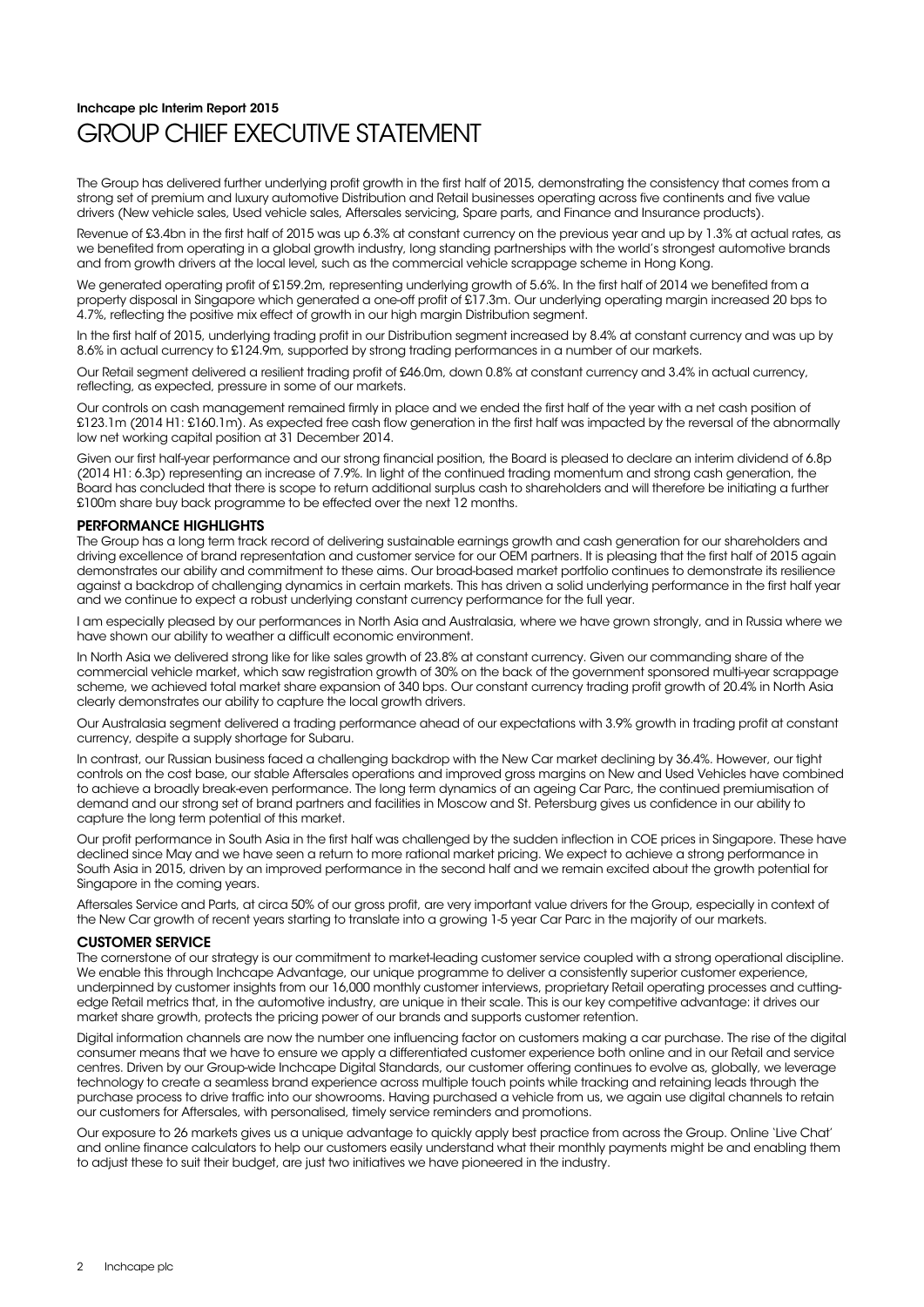### Inchcape plc Interim Report 2015

GROUP CHIEF EXECUTIVE STATEMENT CONTINUED

### BRAND PARTNERS

Our industry leading positions around the world are formed of long-standing partnerships with six manufacturer groups from which we deliver around 90% of our Group profits. These OEM groups are Toyota, Subaru, BMW, Volkswagen-Audi, Mercedes-Benz and Jaguar Land-Rover.

Fundamentally, our business is about providing the world's leading car manufacturers with a professional, well-financed route to market across our 26 countries worldwide.

We continue to invest in world class Retail and Aftersales facilities around the world on behalf of our OEM partners and strive to enhance their brand performance by creating an outstanding buying and ownership experience to which customers choose to return for car servicing and repair and ultimately to purchase their next vehicle. We have, for example, recently opened a new state-of-the-art vehicle body and paint centre in Pandan, Singapore. This 60,000 square feet facility (the size of about one and a half football pitches) which houses 73 bays with the capacity of up to 600 vehicles per month, will deliver even better, faster service for our Lexus, Toyota and Suzuki customers.

We consider that our brand partners represent the key drivers of innovation in the automotive industry across the world. They lead the way in powertrain and environmental technology breakthroughs and in the development of new automotive segments to meet emerging customer needs. In the second half of this year and beyond, we will benefit from an innovative new product pipeline from these manufacturers and this provides a strong demonstration of our partners' commitment to on-going investment in research and development.

### PEOPLE

Inchcape's people are central to our success.

As part of my induction into the business, I have visited all of our key markets and I have met with our management teams and employees. I am impressed with the deep automotive experience and strong operational discipline of my new colleagues, as well as their unrelenting focus on delivering great customer service.

I have observed passionate people with a real appreciation for leveraging market leading tools and processes to succeed, a positive sense of belonging to an international group, and a strong connection to the heritage and values of the company.

Our engaged workforce was recognised in March 2015 when our UK business was ranked 8th in The Times 25 Best Big Companies to Work For 2015. This gives me confidence that we should retain our best employees as well as attract new colleagues to our growing business.

I would like to express my sincere thanks to colleagues across the Group for their commitment and dedication to the quality of customer experience for our brand partners.

### DIVIDEND

Consistent with our progressive dividend policy, the Board has declared an interim dividend of 6.8p. This represents a year-on-year increase of 7.9%. The interim dividend will be paid on 4 September 2015 to shareholders who are on the register at close of business on 7 August 2015.

### SHARE BUY BACK

The Board targets a capital structure that will provide Inchcape with the flexibility to invest in organic growth and to make further value-creating acquisitions while avoiding sustained excess cash balances. Given the continued trading momentum of the Group and strong underlying cash generation, the Board has concluded that there is scope to return additional surplus cash to shareholders and will therefore be initiating a further £100m share buy back programme to be effected over the next 12 months. As you would expect, the Board will continue to monitor the level of cash on the balance sheet in light of the Group's future investment opportunities, expected working capital requirement and the trading environment.

### **OUTLOOK**

The strength of Inchcape's unique portfolio of markets, premium brands and diversified value drivers has enabled the Group to achieve a solid underlying first half profit performance, despite challenges in some of our markets.

We are well positioned to take advantage of the attractive growth prospects in the premium and luxury segments across our diverse market portfolio and are set to deliver a robust underlying constant currency performance in 2015, in line with our earlier expectations.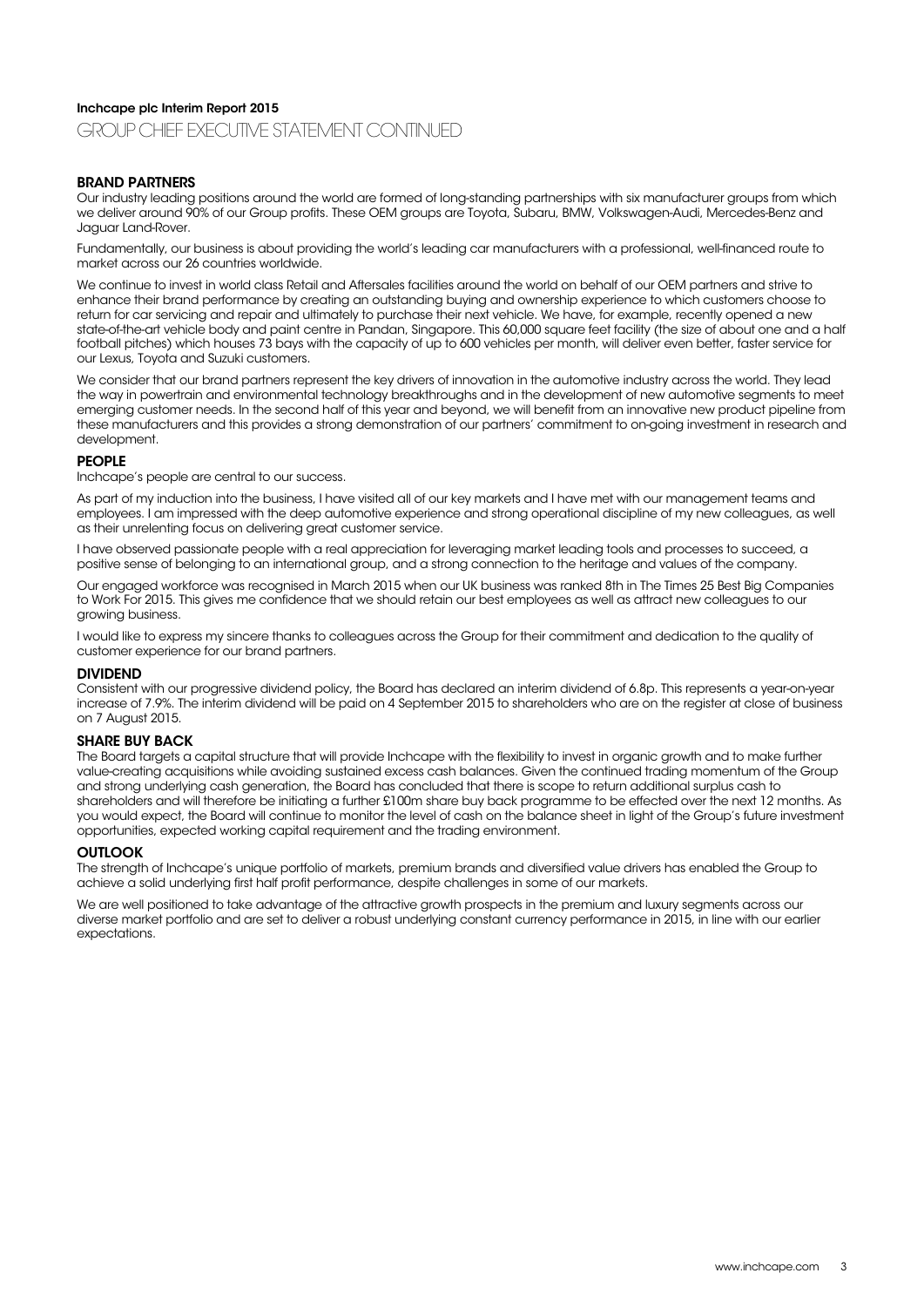## Inchcape plc Interim Report 2015 OPERATIONAL REVIEW

### GROUP OVERVIEW

GROUP KEY PERFORMANCE INDICATORS\*

| Six months to<br>30.06.15<br>£m                 | Six months to<br>30.06.14<br>£m |
|-------------------------------------------------|---------------------------------|
| Sales<br>3,378.4                                | 3,336.0                         |
| Like for like sales growth/(decline) (%)<br>2.6 | (0.1)                           |
| 170.9<br>Trading profit                         | 179.9                           |
| Trading margins (%)<br>5.1                      | 5.4                             |
| Cash generated from operations<br>138.0         | 201.3                           |

|                       | Six months to<br>30.06.15<br>£m | Six months to<br>30.06.14<br>£m | % change  | % change in<br>constant<br>currency |
|-----------------------|---------------------------------|---------------------------------|-----------|-------------------------------------|
| <b>Sales</b>          |                                 |                                 |           |                                     |
| - Retail              | 2,056.0                         | 2,104.2                         | (2.3)%    | 4.3%                                |
| - Distribution        | 1,322.4                         | ,231.8                          | 7.4%      | 9.5%                                |
| <b>Trading profit</b> |                                 |                                 |           |                                     |
| - Retail              | 46.0                            | 47.6                            | $(3.4)$ % | $(0.8)$ %                           |
| - Distribution        | 124.9                           | 132.3                           | $(5.6)$ % | (6.1)%                              |

|                         | 2015<br><b>Trading profit</b><br>£m | 2015<br>Exceptional<br>items<br>£m | 2015<br>Operating profit<br>£m | 2014<br>Trading profit<br>£m | 2014<br>Exceptional<br>items<br>£m | 2014<br>Operating profit<br>£m |
|-------------------------|-------------------------------------|------------------------------------|--------------------------------|------------------------------|------------------------------------|--------------------------------|
| Australasia             | 42.3                                |                                    | 42.3                           | 43.5                         | -                                  | 43.5                           |
| Europe                  | 9.5                                 |                                    | 9.5                            | 11.4                         | -                                  | 11.4                           |
| North Asia              | 38.3                                |                                    | 38.3                           | 29.1                         |                                    | 29.1                           |
| South Asia              | 20.6                                |                                    | 20.6                           | 36.8                         |                                    | 36.8                           |
| United Kingdom          | 38.5                                |                                    | 38.5                           | 37.4                         |                                    | 37.4                           |
| <b>Emerging Markets</b> | 21.7                                |                                    | 21.7                           | 21.7                         |                                    | 21.7                           |
| Trading profit          | 170.9                               |                                    | 170.9                          | 179.9                        | -                                  | 179.9                          |
| Central costs           |                                     |                                    | (11.7)                         |                              | -                                  | (11.9)                         |
| Operating profit        |                                     |                                    | 159.2                          |                              |                                    | 168.0                          |

\*At actual exchange rates

The Group reports its results in the condensed set of consolidated financial information using actual rates of exchange. The operational review reports results at actual rates of exchange, but to enhance comparability they are also shown in a form that isolates the impact of currency movements from period to period by applying the June 2015 exchange rates to both periods' results (constant currency). The results are also adjusted for the impact of exceptional items to provide additional information regarding the Group's underlying performance. Where exceptional items and unallocated central costs are excluded from operating profit the results are referred to as "trading profit".

Unless otherwise stated, variances from the previous year and forward looking comments are stated in constant currency.

Like for like sales and trading profit exclude the impact of acquisitions from the date of acquisition until the 13th month of ownership, and businesses that are sold or closed. It further removes the impact of retail centres that are relocated. This is from the date of opening until the 13th month of trading in the new location.

Operating cash flow, or cash generated from operations, is defined as operating profit adjusted for depreciation, amortisation and other non-cash items plus the change in working capital, provisions and pension contributions.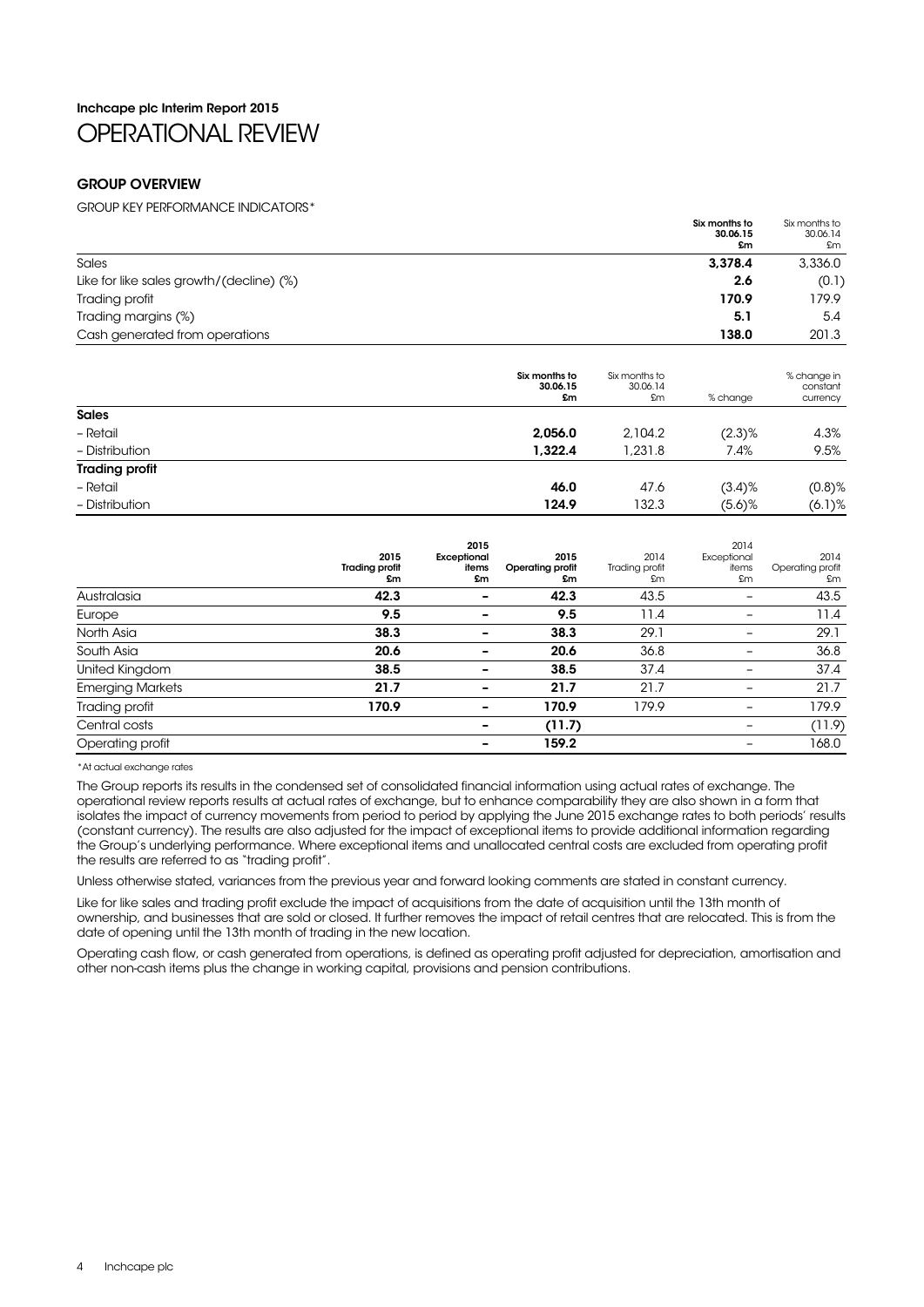## Inchcape plc Interim Report 2015

## AUSTRALASIA

|                         | Six months to<br>30.06.15 | Six months to<br>30.06.14 |             | % change<br>in constant |
|-------------------------|---------------------------|---------------------------|-------------|-------------------------|
|                         | £m                        | £m                        | % change    | currency                |
| <b>Sales</b>            | 618.0                     | 622.9                     | (0.8)       | 6.2                     |
| Retail                  | 335.7                     | 355.0                     | (5.4)       | 1.3                     |
| <b>Distribution</b>     | 282.3                     | 267.9                     | 5.4         | 12.7                    |
| Like for like sales     | 611.7                     | 594.8                     | 2.8         | 10.1                    |
| Retail                  | 329.4                     | 326.9                     | 0.8         | 7.9                     |
| <b>Distribution</b>     | 282.3                     | 267.9                     | 5.4         | 12.7                    |
| <b>Trading profit</b>   | 42.3                      | 43.5                      | (2.8)       | 3.9                     |
| Retail                  | 12.1                      | 13.1                      | (7.6)       | (0.8)                   |
| <b>Distribution</b>     | 30.2                      | 30.4                      | (0.7)       | 5.9                     |
| <b>Trading Margin %</b> | 6.8%                      | 7.0%                      | $(0.2)$ ppt | $(0.2)$ ppt             |
| Retail                  | 3.6%                      | 3.7%                      | $(0.1)$ ppt | $(0.1)$ ppt             |
| <b>Distribution</b>     | 10.7%                     | 11.3%                     | $(0.6)$ ppt | $(0.7)$ ppt             |

Our Australasia segment contains the Group's operations in Australia and New Zealand.

In the first half of 2015, the Australian New Car market grew by 3.3%, driven by the strength of the SUV segment. Our Australasian business delivered trading profit growth of 3.9%.

The small decline in our Distribution trading margin reflects our decision to adjust pricing for the new generation Subaru Outback and Liberty models. By providing an even more compelling offer for prospective customers we have captured good shares of the market segments and retained a robust level of profitability.

Despite some supply shortages, which we expect to reverse in the second half, Subaru has performed robustly with year-on-year registration growth of 8.1% versus total market growth of 3.3%. This was driven by well executed launch programmes for the new Outback and Liberty models. In the second half, we will benefit from refreshed models of XV, Forester and WRX.

Our Inchcape Retail segment delivered robust like for like sales growth of 7.9%, following the disposal of certain franchises in 2014. The Retail trading margin remained broadly flat at 3.6%.

During the second half, we have launches of Jaguar XE, Volvo XC90 and BMW 1 Series and are set to have better availability of the in-demand Land Rover Discovery Sport.

We expect to deliver a robust performance in Australasia in 2015.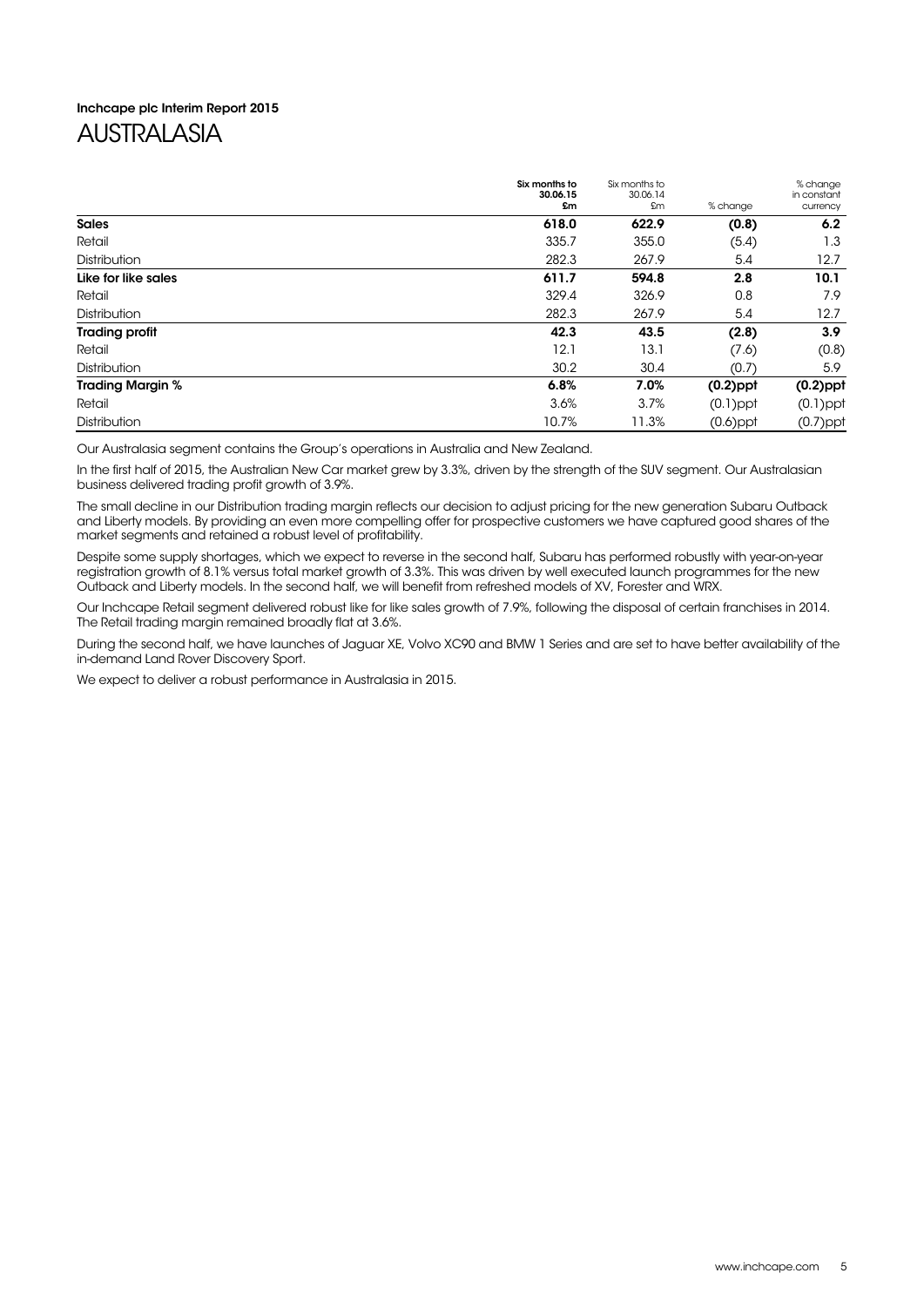### Inchcape plc Interim Report 2015

## EUROPE

|                         | Six months to<br>30.06.15 | Six months to<br>30.06.14 |             | % change<br>in constant |
|-------------------------|---------------------------|---------------------------|-------------|-------------------------|
|                         | £m                        | £m                        | % change    | currency                |
| <b>Sales</b>            | 280.7                     | 348.4                     | (19.4)      | (9.5)                   |
| Retail                  | 45.6                      | 69.7                      | (34.6)      | (26.5)                  |
| Distribution            | 235.1                     | 278.7                     | (15.6)      | (5.3)                   |
| Like for like sales     | 280.7                     | 342.6                     | (18.1)      | (8.0)                   |
| Retail                  | 45.6                      | 63.9                      | (28.6)      | (19.8)                  |
| <b>Distribution</b>     | 235.1                     | 278.7                     | (15.6)      | (5.3)                   |
| <b>Trading profit</b>   | 9.5                       | 11.4                      | (16.7)      | (6.8)                   |
| Retail                  | 0.3                       |                           |             |                         |
| Distribution            | 9.2                       | 11.4                      | (19.3)      | (10.3)                  |
| <b>Trading Margin %</b> | 3.4%                      | 3.3%                      | 0.1ppt      | 0.1ppt                  |
| Retail                  | 0.7%                      | $\overline{\phantom{0}}$  | 0.7ppt      | 0.7ppt                  |
| <b>Distribution</b>     | 3.9%                      | 4.1%                      | $(0.2)$ ppt | $(0.2)$ ppt             |

Our Europe segment includes Belgium, Luxembourg, Greece and Finland.

In a mix of trading environments, including some difficult markets, we have reported a 6.8% trading profit decline in Europe.

The Greek New Vehicle market was up by 16.8% as it continued to recover from six years of declines, albeit against a backdrop of macro-economic and political uncertainty. The tourism sector in Greece has supported demand in the first half, in addition to the natural replacement cycle being driven from an old Car Parc. Toyota remained the number one player in the market with Yaris and Aygo leading their respective segments.

The short term outlook for Greece is uncertain and demand will very likely be impacted in the second half of the year. We are well prepared for a difficult economic climate; we have limited balance sheet exposure; we have a resilient Aftersales business and our long standing market leadership position gives us a relative scale advantage to manage through to the long term upside of replacement driven up-cycle.

In Belgium, the New Car market was broadly flat in the first six months of 2015 with growth of 5.5% in the company car segment offsetting a decline in private sales. This was a challenge for our business given our weighting to private vehicle sales. Our Belgian business also cycled a strong comparative from the first half of 2014, driven by the success of the Toyota RAV4.

With launches in Belgium of Auris, Avensis and RAV4 models coupled with increased availability of Lexus NX, we expect an improved performance in the second half.

We expect to deliver a resilient performance in Europe in 2015.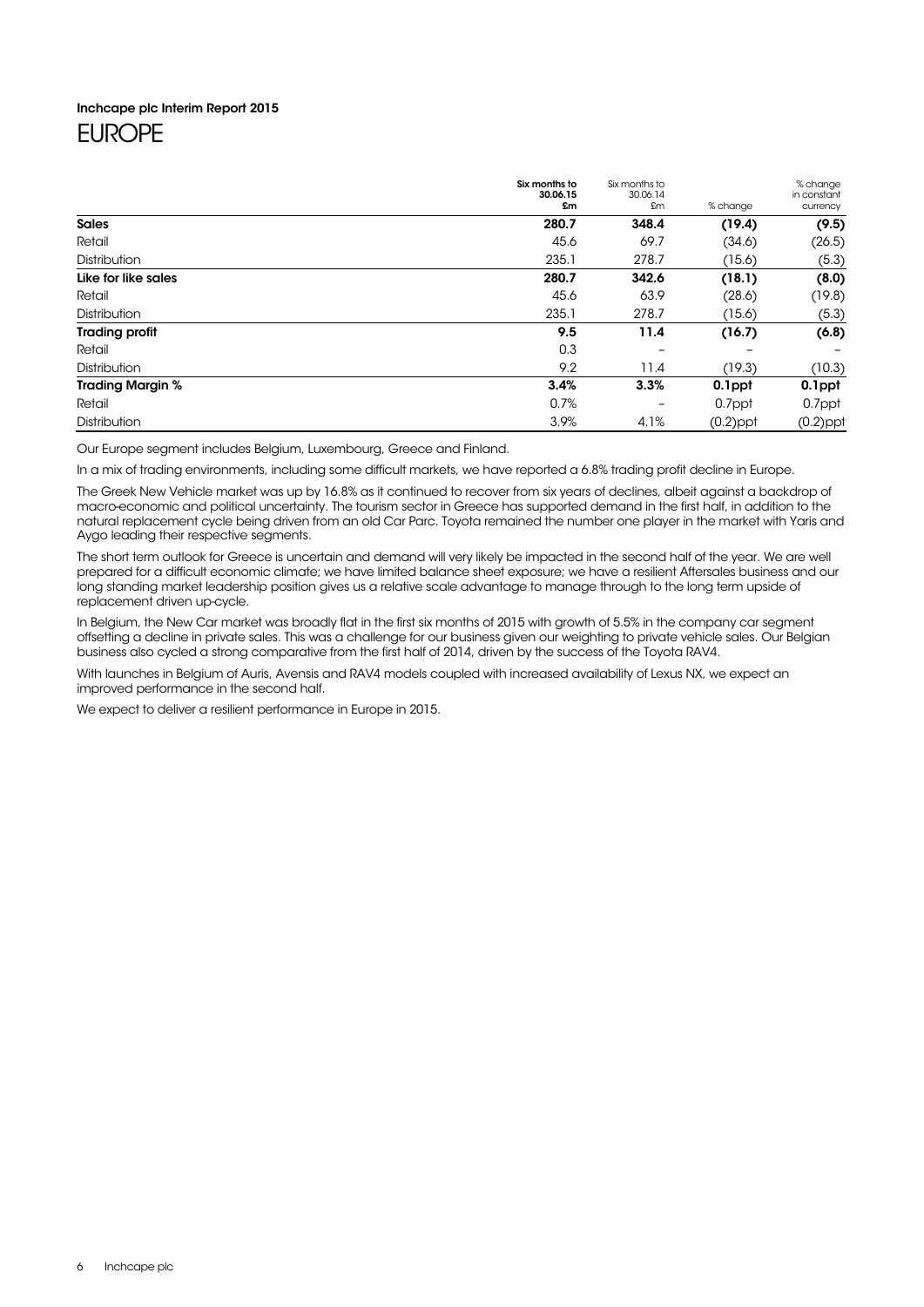## Inchcape plc Interim Report 2015 NORTH ASIA

| <b>Distribution</b> | Six months to<br>30.06.15<br>£m | Six months to<br>30.06.14<br>£m | % change    | % change<br>in constant<br>currency |
|---------------------|---------------------------------|---------------------------------|-------------|-------------------------------------|
| Sales               | 363.2                           | 268.7                           | 35.2        | 23.5                                |
| Like for like sales | 354.5                           | 261.6                           | 35.5        | 23.8                                |
| Trading profit      | 38.3                            | 29.1                            | 31.6        | 20.4                                |
| Trading Margin %    | 10.5%                           | 10.8%                           | $(0.3)$ ppt | $(0.3)$ ppt                         |

Our North Asia segment contains the Group's operations in Hong Kong, Macau, Guam and Saipan.

Hong Kong is our main market in this segment, and in the first six months of 2015 the New Vehicle market grew strongly with year-onyear growth of 11.6%. This was driven by Commercial Vehicle growth of 30% as business operators purchased replacement vehicles ahead of the end of the first phase out for the government's scrappage scheme on pre-Euro vehicles at the end of December 2015.

In Hong Kong the strong growth of Commercial Vehicles, where we are market leader, and a good private Car performance drove a very good 340 bps market share gain for our business.

Following a strong performance in 2014, we once again delivered a record first half revenue and trading profit performance in 2015.

Our trading margin declined by 30 bps year-on-year, driven by the mix effect of higher vehicle sales in the total mix.

In the second half, we plan to launch several new models such as the Toyota Spade and Sienta and Ford C-Max and our performance will continue to be supported by the government's scrappage scheme for commercial vehicles.

Our business is well positioned and we continue to expect to deliver a strong performance in North Asia in 2015.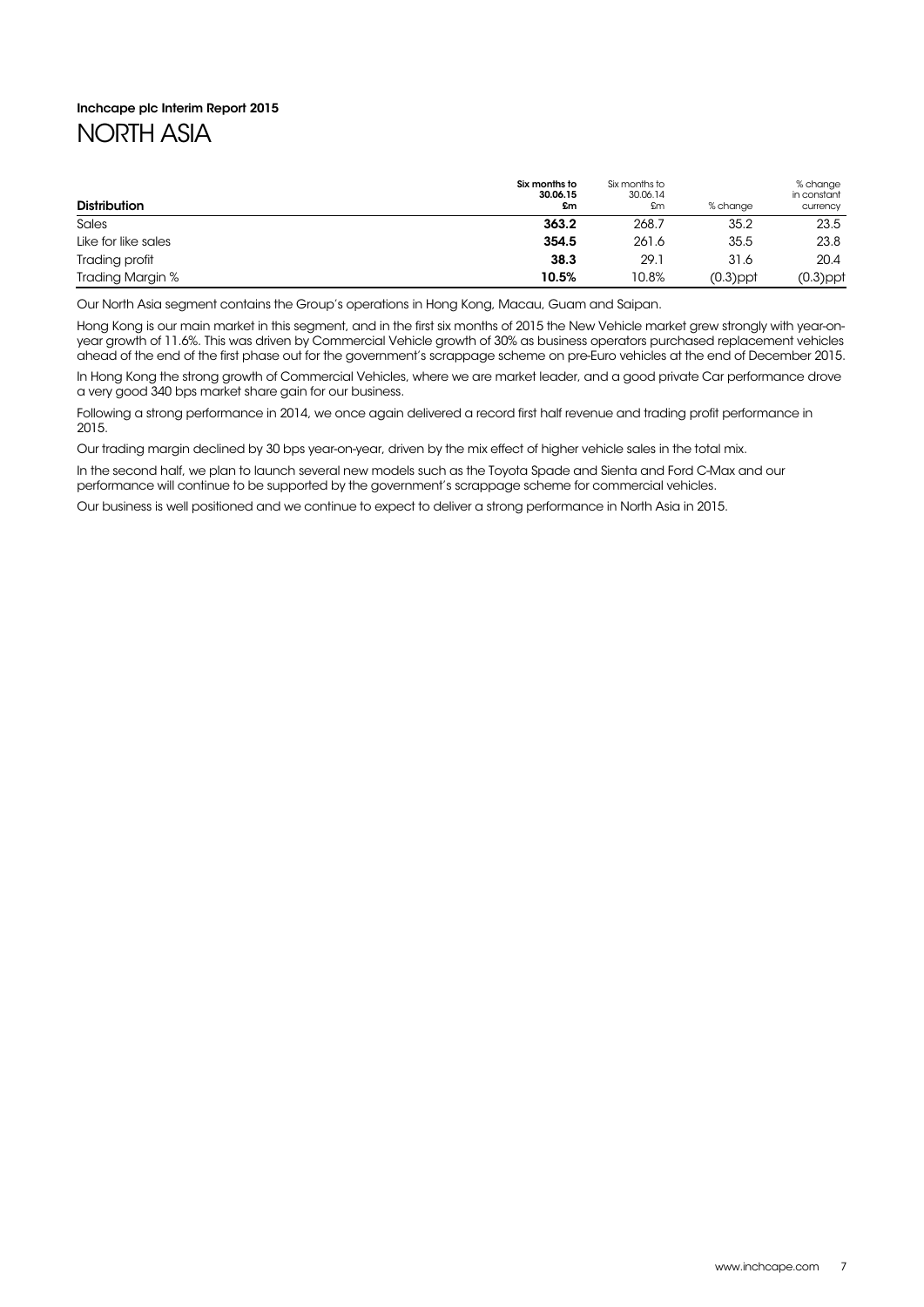## Inchcape plc Interim Report 2015 SOUTH ASIA

#### **Distribution** Six months to 30.06.15 £m Six months to 30.06.14 £m % change % change in constant currency Sales 201.0 9.2 6.5 (1992) 6.5 (1994) 6.5 (1994) 6.5 (1994) 6.5 (1994) 6.5 (1994) 6.5 (1995) 6.5 (1996) 6.5 (1 Like for like sales 20.7 **217.5** 23.6 20.7 Trading profit (45.4) (45.4) (45.4) (45.4) (45.4) (45.4) (45.4) (45.4) (45.4) (45.4) Trading Margin % 8.9) and 18.3% (8.9) and 18.3% (8.9) and 18.3% (8.9) and 18.3% (8.9) and 18.3% (8.9) and 18.3%

Our South Asia segment contains the Group's operations in Singapore and Brunei.

The segment has delivered a trading profit of £20.6m driving an underlying trading profit growth, excluding the £17.3m profit on disposal of property in 2014, of 3.0%.

Our largest business in this segment is Singapore where, as expected, the market was up strongly as growing de-registrations drive an increase in the quota of available Certificates of Entitlement (COEs). This cyclical replacement is driven by the ten year COE lifecycle.

In Brunei, the total industry volume declined by 11.1% vs. last year as the car market has been impacted by the decline in the economy following the fall in the price of oil and the government's restriction on consumer credit.

In the first half of 2015 we have amended the way we report Used Vehicle sales in Singapore to better reflect the substance of the associated transaction. Historically we recorded the revenue for the total Used Car transaction value, whereas we now record the margin we make on the sale to Used Vehicle traders as the revenue. We have adjusted like for like sales in 2014, a reduction of £22m, to enable comparability.

The inflection in COE prices at the end of Q1 2015 impacted our profit in the first half of 2015, as a result of guaranteed COE prices where we and other market participants in Singapore have had to absorb the price movement. Whilst this was disappointing, we now charge a higher initial premium to lock in a guaranteed price and we limit the number of guaranteed COE orders.

We expect the Singapore New Car market to continue to grow strongly in the second half of 2015. Furthermore, given the more rational gradual downwards trajectory of COE pricing since April we expect to deliver better operating leverage in the second half.

We continue to expect to deliver a strong underlying performance in 2015 in South Asia.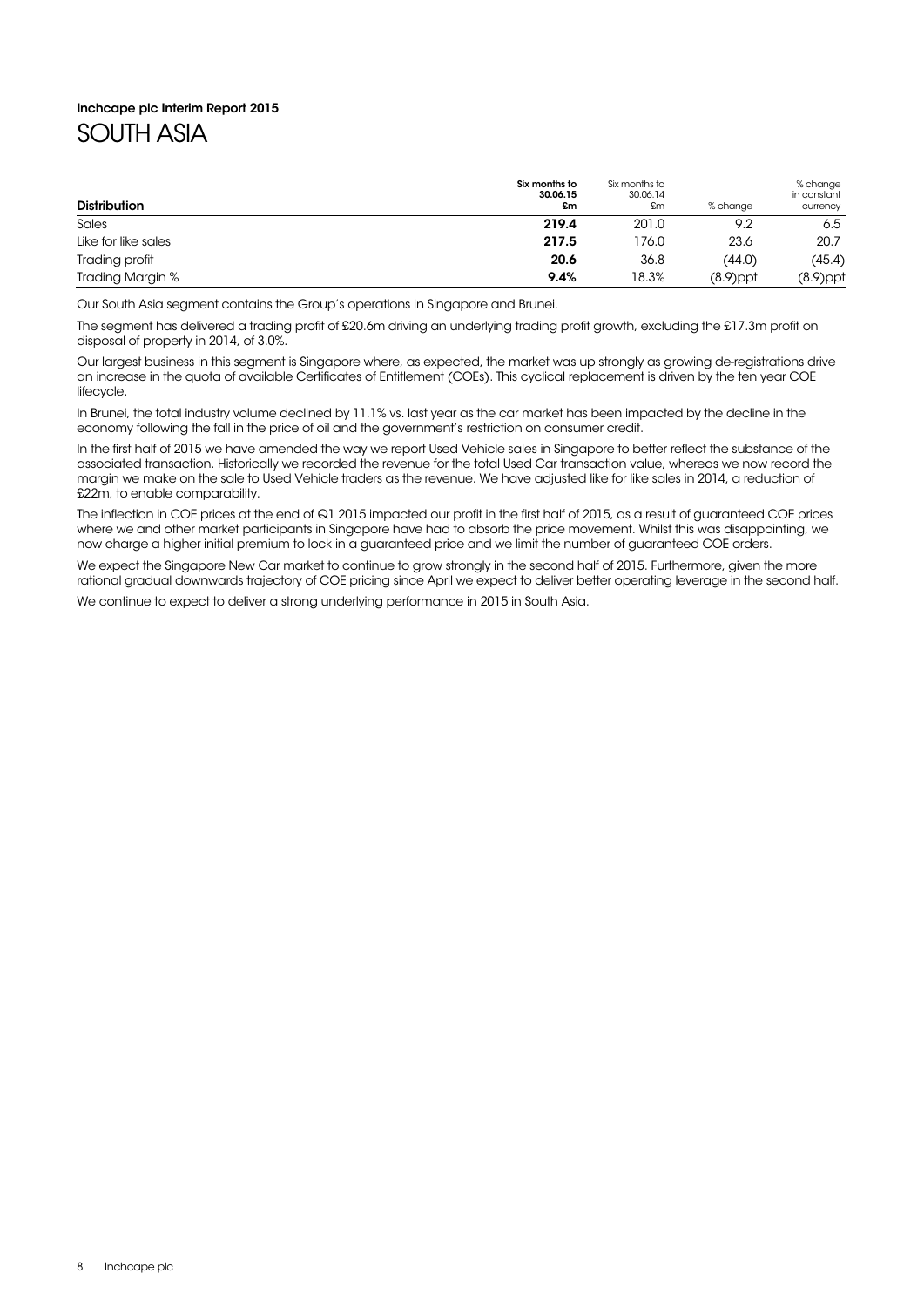## Inchcape plc Interim Report 2015 UNITED KINGDOM

|                         | Six months to<br>30.06.15 | Six months to<br>30.06.14 |             | % change<br>in constant |
|-------------------------|---------------------------|---------------------------|-------------|-------------------------|
|                         | £m                        | £m                        | % change    | currency                |
| <b>Sales</b>            | 1,394.3                   | 1,253.6                   | 11.2        | 11.2 <sub>2</sub>       |
| Retail                  | 1,360.2                   | 1,230.5                   | 10.5        | 10.5                    |
| <b>Distribution</b>     | 34.1                      | 23.1                      | 47.6        | 47.6                    |
| Like for like sales     | 1,345.9                   | 1,212.0                   | 11.0        | 11.0                    |
| Retail                  | 1,311.8                   | 1,188.9                   | 10.3        | 10.3                    |
| <b>Distribution</b>     | 34.1                      | 23.1                      | 47.6        | 47.6                    |
| <b>Trading profit</b>   | 38.5                      | 37.4                      | 2.9         | 2.9                     |
| Retail                  | 32.0                      | 31.5                      | 1.6         | 1.6                     |
| <b>Distribution</b>     | 6.5                       | 5.9                       | 10.2        | 10.2 <sub>2</sub>       |
| <b>Trading Margin %</b> | 2.8%                      | 3.0%                      | $(0.2)$ ppt | $(0.2)$ ppt             |
| Retail                  | 2.4%                      | 2.6%                      | $(0.2)$ ppt | $(0.2)$ ppt             |
| <b>Distribution</b>     | 19.1%                     | 25.5%                     | $(6.4)$ ppt | $(6.4)$ ppt             |

Our United Kingdom segment contains our UK Retail business and our fleet leasing business, Inchcape Fleet Solutions.

The first half of 2015 has seen a continuation of strong market growth driven by the underlying replacement cycle, a sustained high level of consumer confidence and attractive price offers in all segments. Inchcape's brand partners continue to grow faster than the total market and we delivered strong Retail like for like revenue growth of 10.3%.

Our strong revenue growth was driven by the successful launch of new models, for example the Jaguar XE, the Land Rover Discovery Sport and the face-lifted BMW 3 series. Our cross brand revised online offering is having a positive impact on lead generation, with cumulative growth of 24% year-on-year to the end of the first half.

We have also seen strong growth in Aftersales hours sold as we reap the benefits of our investment in our customer contact centres to capitalise on the growing Car Parc for Inchcape brands.

Trading margin declined by 20 bps in the first six months of 2015, in line with our expectations, impacted by the higher contribution of Vehicles sales to our gross profit, lower Used Vehicle margins for some of our brand partners and increased amortisation costs following the investment in our IT systems, which we will continue to leverage for future efficiency gains.

In addition we continue to invest to deliver superior customer experiences with new and refurbished facilities for MINI in Tonbridge and for Audi in Crawley being notable examples.

In the second half of the year, we are well placed to continue to drive market share growth with the launch of several exciting new and 'face-lifted' models from our brand partners - such as Audi A4 and Q7, BMW 7 Series, MINI Clubman, Jaguar XF, Lexus RX, Mercedes-Benz GLC, Toyota Auris and the VW Touran.

We continue to expect to deliver a solid performance in the UK in 2015.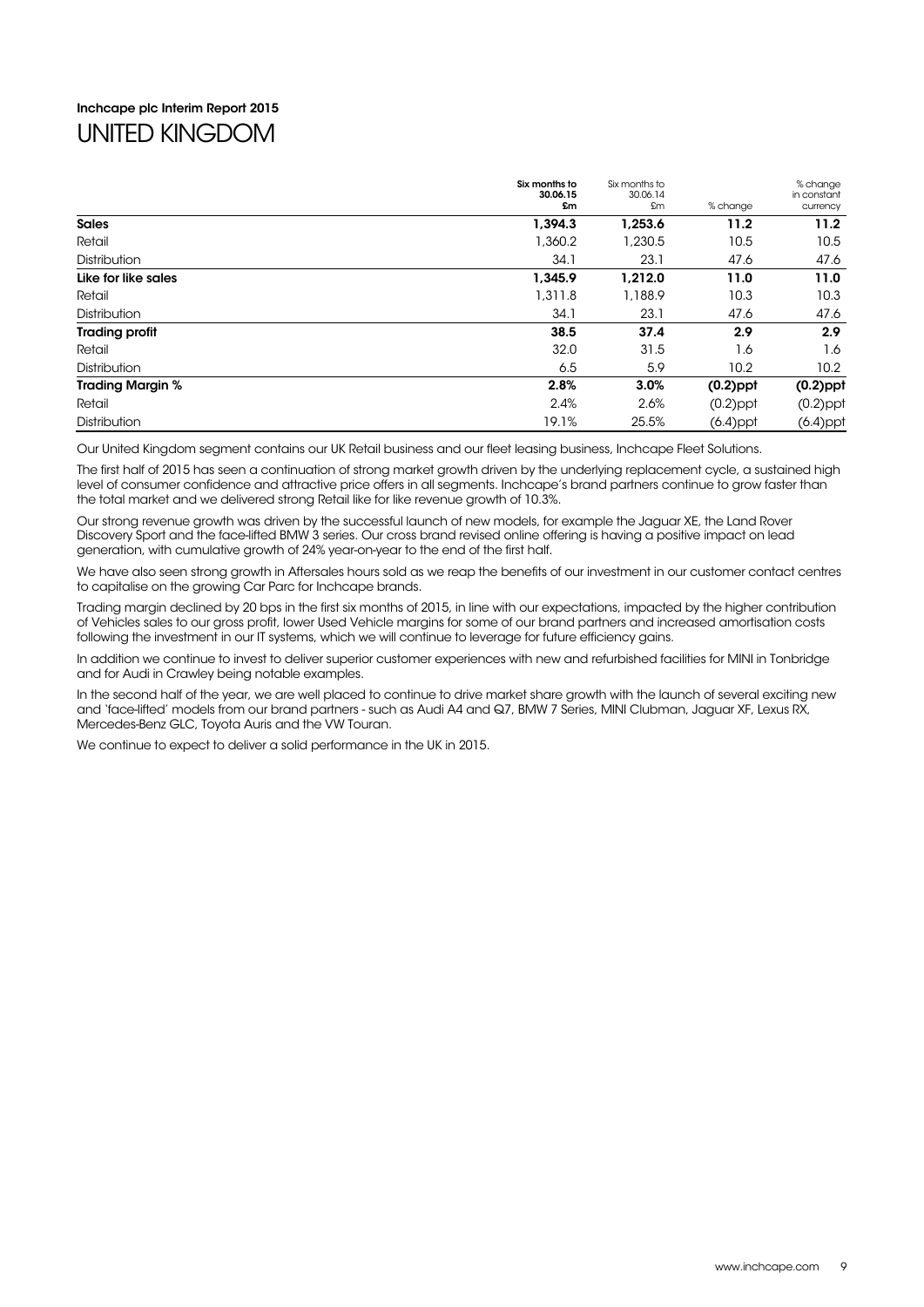## Inchcape plc Interim Report 2015 EMERGING MARKETS

|                         | Six months to<br>30.06.15<br>£m | Six months to<br>30.06.14<br>£m | % change    | % change<br>in constant<br>currency |
|-------------------------|---------------------------------|---------------------------------|-------------|-------------------------------------|
| <b>Sales</b>            | 502.8                           | 641.4                           | (21.6)      | (5.5)                               |
| Retail                  | 314.5                           | 449.0                           | (30.0)      | (9.2)                               |
| Distribution            | 188.3                           | 192.4                           | (2.1)       | 1.4                                 |
| Like for like sales     | 501.8                           | 641.4                           | (21.8)      | (5.7)                               |
| Retail                  | 314.3                           | 449.0                           | (30.0)      | (9.3)                               |
| Distribution            | 187.5                           | 192.4                           | (2.5)       | 1.0                                 |
| <b>Trading profit</b>   | 21.7                            | 21.7                            | -           | 0.8                                 |
| Retail                  | 1.6                             | 3.0                             | (46.7)      | (40.4)                              |
| Distribution            | 20.1                            | 18.7                            | 7.5         | 6.8                                 |
| <b>Trading Margin %</b> | 4.3%                            | 3.4%                            | 0.9ppt      | 0.3ppt                              |
| Retail                  | 0.5%                            | 0.7%                            | $(0.2)$ ppt | $(0.3)$ ppt                         |
| Distribution            | 10.7%                           | 9.7%                            | 1.0ppt      | 0.5ppt                              |

Our Emerging Markets segment contains the Group's operations in South America, Africa, China, Poland, Russia, the Balkans and the Baltics.

Overall, sales from our Emerging Markets business have declined by 5.5% driven, as expected, by the declines in New Vehicle registrations in Russia and South America.

Trading profit of £21.7m was flat vs. the first six months of 2014, reflecting a balance between a resilient performance in Russia, a more challenging environment in South America and a continuation of growth in our African business.

While conditions remain uncertain in Russia, our business delivered a resilient performance in the first half, with sales down by 19.2% in the context of an industry decline of 36.4% and a broadly break even result. Vehicle price increases and a better balance between supply and demand helped to expand gross margins. Furthermore, we delivered year-on-year revenue growth in our Aftersales operations. A small trading loss of £0.4m was in line with expectations.

In Poland we delivered another strong six months trading performance as we drove a market share gain with successful new product launches, against a backdrop of continued industry growth.

In South America, the softening of the commodity cycles in the economies of Chile and Peru has impacted consumer confidence and lowered demand for New Vehicles. We continue to grow our Aftersales operations.

Our Africa business delivered another strong performance as we opened a new Toyota facility in Dire Dawa and continue to benefit from a strong Aftersales market in Ethiopia where economic growth is strong.

We continue to expect a solid trading performance in Emerging Markets for 2015.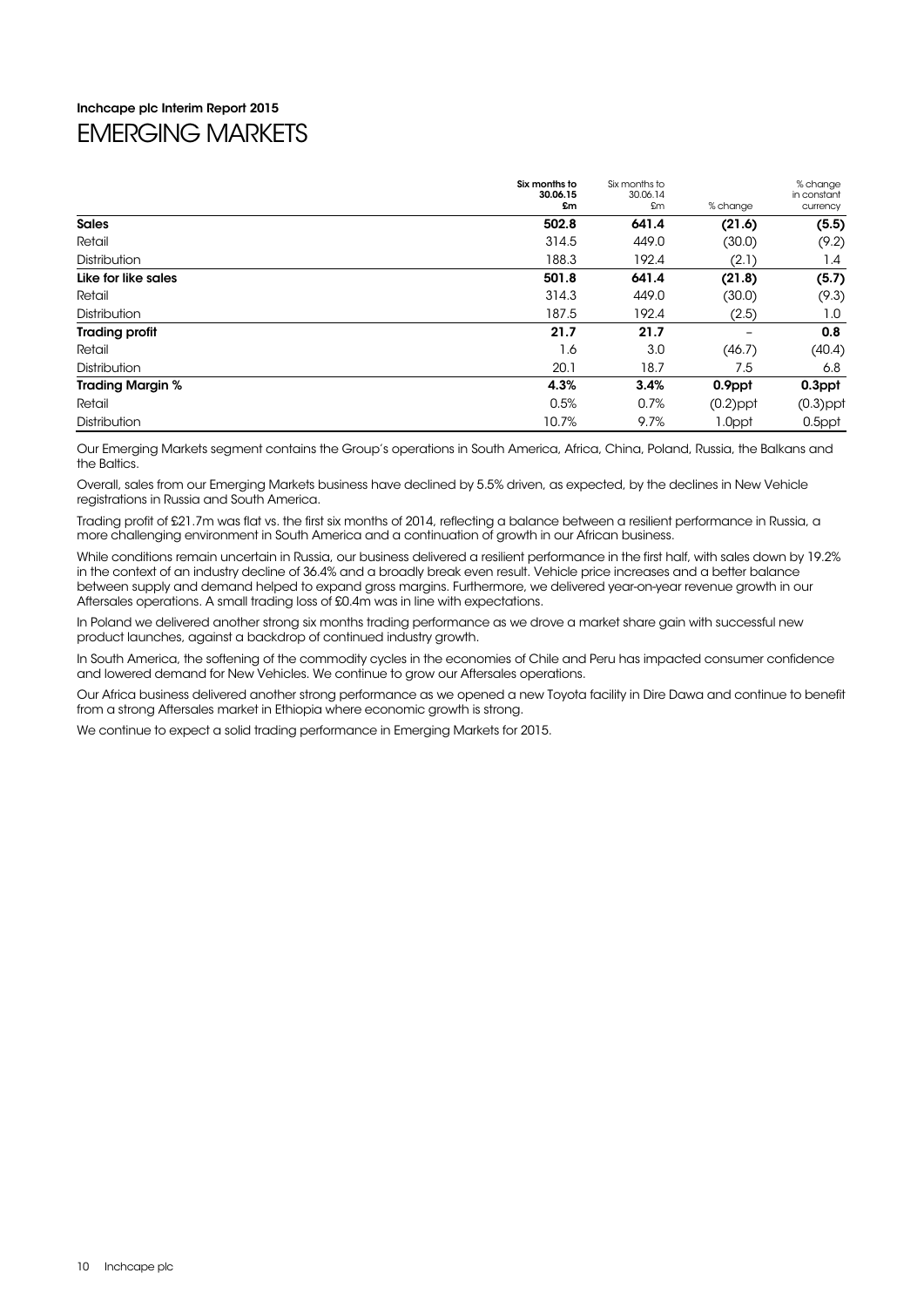### Inchcape plc Interim Report 2015 FINANCE REVIEW

The Group has delivered solid underlying growth in profit before tax in the first half of 2015.

### CENTRAL COSTS

Unallocated central costs for the half year are £11.7m (2014: £11.9m).

### EXCEPTIONAL ITEMS

We have reported no exceptional operating costs in the first half of 2015 (2014: £nil).

### NET FINANCING COSTS

Net financing costs have increased from £5.9m in 2014 to £6.2m in 2015 driven by increased inventory funding costs through both business growth and higher prevailing interest costs, particularly in Russia.

### TAX

The effective tax rate for the Group for the half year is 24% compared with 24% (excluding the tax free property gain in South Asia) for the same period last year. The effective rate of 24% is expected to reflect the rate for the full year.

### NON CONTROLLING INTERESTS

Profits attributable to our non-controlling interests were £3.6m in the first half of 2015 (2014: £4.0m). The Group's non controlling interests principally comprise a 33% minority holding in UAB Vitvela in Lithuania, a 30% share in NBT Brunei and a 10% share of Subaru Australia.

### FOREIGN CURRENCY

During the period, the Group derived a gain of £2.4m (2014 loss: £16.1m) from the translation of its overseas profits before tax into sterling at the 2015 average exchange rate when compared with the average exchange rates used for translation in the first half of  $2014$ 

### DIVIDEND

The 2014 final dividend of 13.8p per share was paid to shareholders on 25 June 2015. The Board has declared an interim dividend of 6.8p per share, which will be paid on 4 September 2015 to shareholders who are on the register at close of business on 7 August 2015.

### GOODWILL

In December 2014, given the geopolitical uncertainty in the Russian market, the Group reassessed its short and medium-term forecasts and recognised an impairment charge of £47.4m. In light of the sensitivity of the value in use calculation to changes in the key assumptions, the Group has revisited the calculations and assumptions at the half year. The Directors have concluded that the assumptions used remain appropriate and the value in use continues to support the carrying value of goodwill.

### **PENSIONS**

At 30 June 2015, the IAS 19 net post-retirement surplus was £116.2m (31 December 2014: £119.3m). In the first half of the year and in line with the funding programme agreed with the Trustees, the Group made additional cash contributions to the UK pension schemes amounting to £0.9m (2014: £0.9m). Following the closure of the UK defined benefit pension schemes to future accrual in 2012, the Group has taken steps to reduce its exposure to the associated defined benefit obligations and continues to explore opportunities for further mitigation.

### ACQUISITIONS AND DISPOSALS

There were no acquisitions or disposals in the first six months of 2015. In 2014, the Group disposed of multi-franchise dealerships in Finland and Australia, generating disposal proceeds of £1.9m.

### CAPITAL EXPENDITURE

Net capital expenditure in the first half of the 2015 was £21.7m (2014: £8.7m). Included within the 2014 total was the sale of a property in South Asia amounting to £21.6m.

### CASHFLOW AND NET DEBT

The Group's operations have continued to deliver strong operational cash flow and at 30 June 2015, the Group had £123.1m of net funds (31 December 2014: £210.2m).

### PRINCIPAL BUSINESS RISKS

The Board set out in the Annual Report and Accounts 2014 a number of principal business risks which could impact the performance of the Group and these remain unchanged for this Interim Report and are expected to remain the same for the remaining six months of 2015. The key risks comprise, inter alia, prevailing market conditions, brand partner relationships, legal compliance and reputation and treasury risks which include: currency, funding and liquidity, interest rates and counterparty risks.

The most significant current risks remain linked to the impact of continuing challenging economic conditions on revenues and margins as well as foreign exchange volatility.

The Group iPOM Committee has delegated authority from the Executive Committee to manage Inchcape's Risk Management process. The iPOM Committee's aim is to ensure that Risk Management is core to all decision-making and has a broad remit and responsibility to:

- Ensure systematic risks are effectively managed through the development of coherent policies, processes, control framework and effective assurance monitoring processes;
- Ensure dynamic and emerging risks are identified at a market level and for the Group as a whole, mitigation actions are identified and implemented and cross-market best practice is shared.

Market iPOM committees are embedded in each market. They operate according to Standard Terms of Reference and report to the Group iPOM committee. Consistent risk management tools are developed centrally and utilised Group-wide.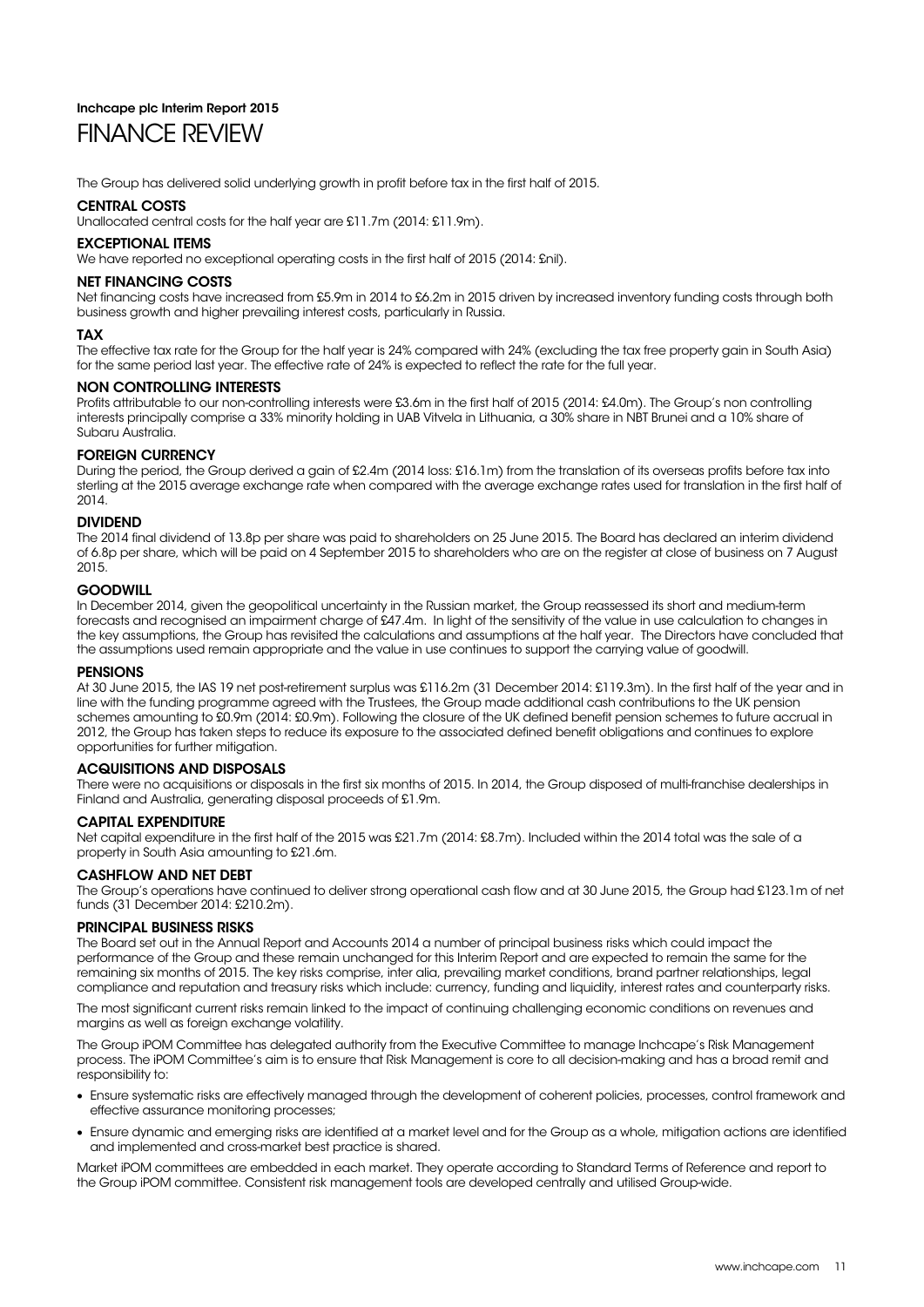### Inchcape plc Interim Report 2015

FINANCE REVIEW CONTINUED

### CURRENCY, FUNDING AND LIQUIDITY, INTEREST RATE AND COUNTERPARTY RISKS

All material transactional foreign exchange exposures are hedged using forward contracts. Counterparties and limits are approved for cash deposits and these are monitored closely. The Group continues to hedge its US Dollar loan notes with cross currency interest rate swaps.

Funding and liquidity risk is actively managed through strict controls on inventory and the use of supplier credit to fund the largest cash outflows of the Group. The Group also maintains significant committed funding facilities.

Further details of the Group's principal risks and risk management process can be found on pages 35-37 of the Annual Report and Accounts 2014.

### GOING CONCERN

The Group has significant financial resources and the Directors, having reviewed the Group's operating budgets, investment plans and financing arrangements have assessed the future funding requirements of the Group and compared this with the level of committed facilities and cash resources.

Having also reassessed the principal risks, the Directors are satisfied that it is appropriate to adopt the going concern basis in preparing this interim condensed consolidated financial information.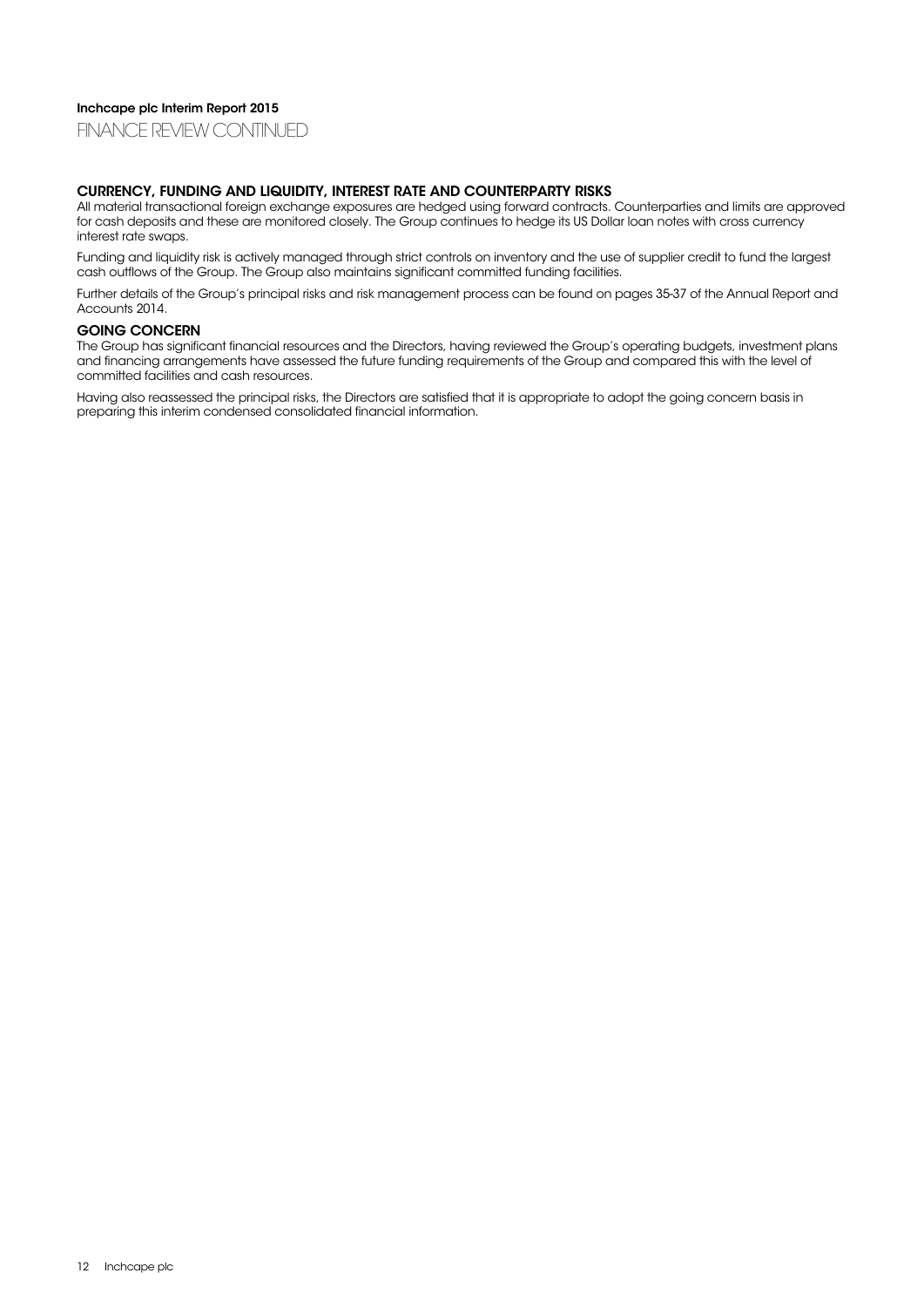## Financial statements CONSOLIDATED INCOME STATEMENT (UNAUDITED)

For the six months ended 30 June 2015

|                                                          |                | Six months to<br>30 Jun 2015 | Six months to<br>30 Jun 2014 | Year to<br>31 Dec 2014 |
|----------------------------------------------------------|----------------|------------------------------|------------------------------|------------------------|
|                                                          | <b>Notes</b>   | £m                           | £m                           | £m                     |
| Revenue                                                  | $\overline{2}$ | 3,378.4                      | 3,336.0                      | 6,702.7                |
| Cost of sales                                            |                | (2,894.9)                    | (2,860.8)                    | (5,749.1)              |
| Gross profit                                             |                | 483.5                        | 475.2                        | 953.6                  |
| Net operating expenses                                   |                | (324.3)                      | (307.2)                      | (682.6)                |
| <b>Operating profit</b>                                  | $\overline{2}$ | 159.2                        | 168.0                        | 271.0                  |
| Operating profit before exceptional items                |                | 159.2                        | 168.0                        | 318.4                  |
| Exceptional items                                        | 3              |                              |                              | (47.4)                 |
| Share of loss after tax of joint ventures and associates |                |                              |                              | (1.9)                  |
| Profit before finance and tax                            | $\overline{2}$ | 159.2                        | 168.0                        | 269.1                  |
| Finance income                                           | 4              | 6.3                          | 7.6                          | 14.8                   |
| Finance costs                                            | 5              | (12.5)                       | (13.5)                       | (28.1)                 |
| Profit before tax                                        |                | 153.0                        | 162.1                        | 255.8                  |
| Tax                                                      | 6              | (36.7)                       | (34.7)                       | (68.6)                 |
| Profit for the period                                    |                | 116.3                        | 127.4                        | 187.2                  |
| Profit attributable to:                                  |                |                              |                              |                        |
| - Owners of the parent                                   |                | 112.7                        | 123.4                        | 179.6                  |
| - Non controlling interests                              |                | 3.6                          | 4.0                          | 7.6                    |
|                                                          |                | 116.3                        | 127.4                        | 187.2                  |
| Basic earnings per share (pence)                         | 7              | 25.4p                        | 27.1p                        | 39.7p                  |
| Diluted earnings per share (pence)                       |                | 25.0 <sub>p</sub>            | 26.6p                        | 39.0 <sub>p</sub>      |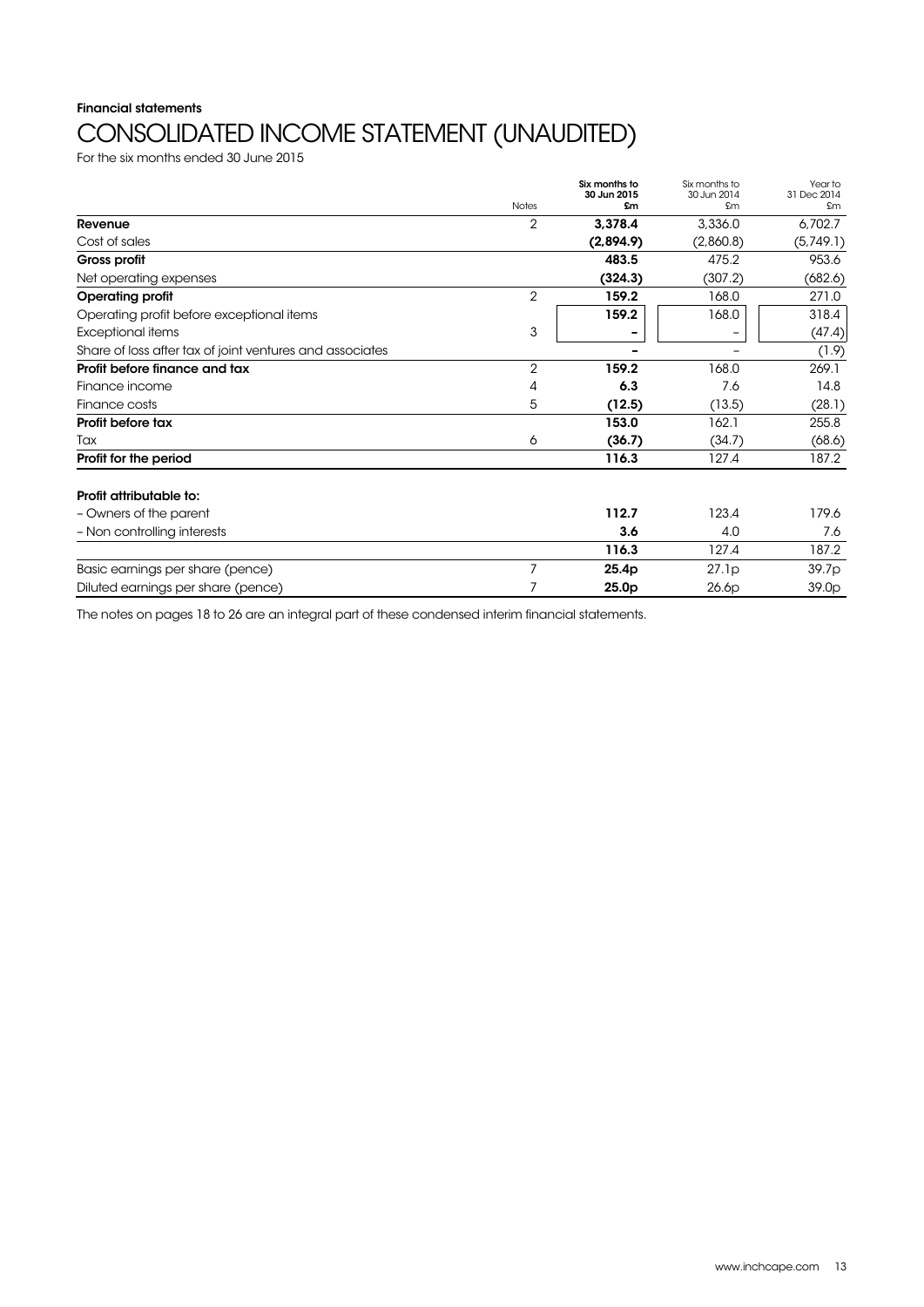## Financial statements CONSOLIDATED STATEMENT OF COMPREHENSIVE INCOME (UNAUDITED)

For the six months ended 30 June 2015

|                                                                                  | Six months to<br>30 Jun 2015<br>£m | Six months to<br>30 Jun 2014<br>£m | Year to<br>31 Dec 2014<br>£m |
|----------------------------------------------------------------------------------|------------------------------------|------------------------------------|------------------------------|
| Profit for the period                                                            | 116.3                              | 127.4                              | 187.2                        |
| Other comprehensive (loss)/income:                                               |                                    |                                    |                              |
| Items that will not be reclassified to the consolidated income statement         |                                    |                                    |                              |
| Defined benefit pension scheme remeasurements                                    | (3.7)                              | 2.3                                | 2.5                          |
| Joint venture defined benefit pension scheme remeasurements                      |                                    |                                    | (0.2)                        |
| Deferred tax recognised directly in shareholders' equity                         | 0.9                                | (0.2)                              | (0.9)                        |
|                                                                                  | (2.8)                              | 2.1                                | 1.4                          |
| Items that may be reclassified subsequently to the consolidated income statement |                                    |                                    |                              |
| Cash flow hedges                                                                 | 21.1                               | (20.7)                             | (17.4)                       |
| Fair value losses on available for sale financial assets                         |                                    |                                    | (0.3)                        |
| Recycled fair value gains on disposal of available for sale financial assets     |                                    | (0.2)                              |                              |
| Effect of foreign exchange rate changes                                          | (33.7)                             | (47.5)                             | (180.6)                      |
| Deferred tax recognised directly in shareholders' equity                         | (6.3)                              | 6.4                                | 5.2                          |
|                                                                                  | (18.9)                             | (62.0)                             | (193.1)                      |
| Other comprehensive loss for the period, net of tax                              | (21.7)                             | (59.9)                             | (191.7)                      |
| Total comprehensive income/(loss) for the period                                 | 94.6                               | 67.5                               | (4.5)                        |
| Total comprehensive income/(loss) attributable to:                               |                                    |                                    |                              |
| - Owners of the parent                                                           | 91.1                               | 65.5                               | (10.3)                       |
| - Non controlling interests                                                      | 3.5                                | 2.0                                | 5.8                          |
|                                                                                  | 94.6                               | 67.5                               | (4.5)                        |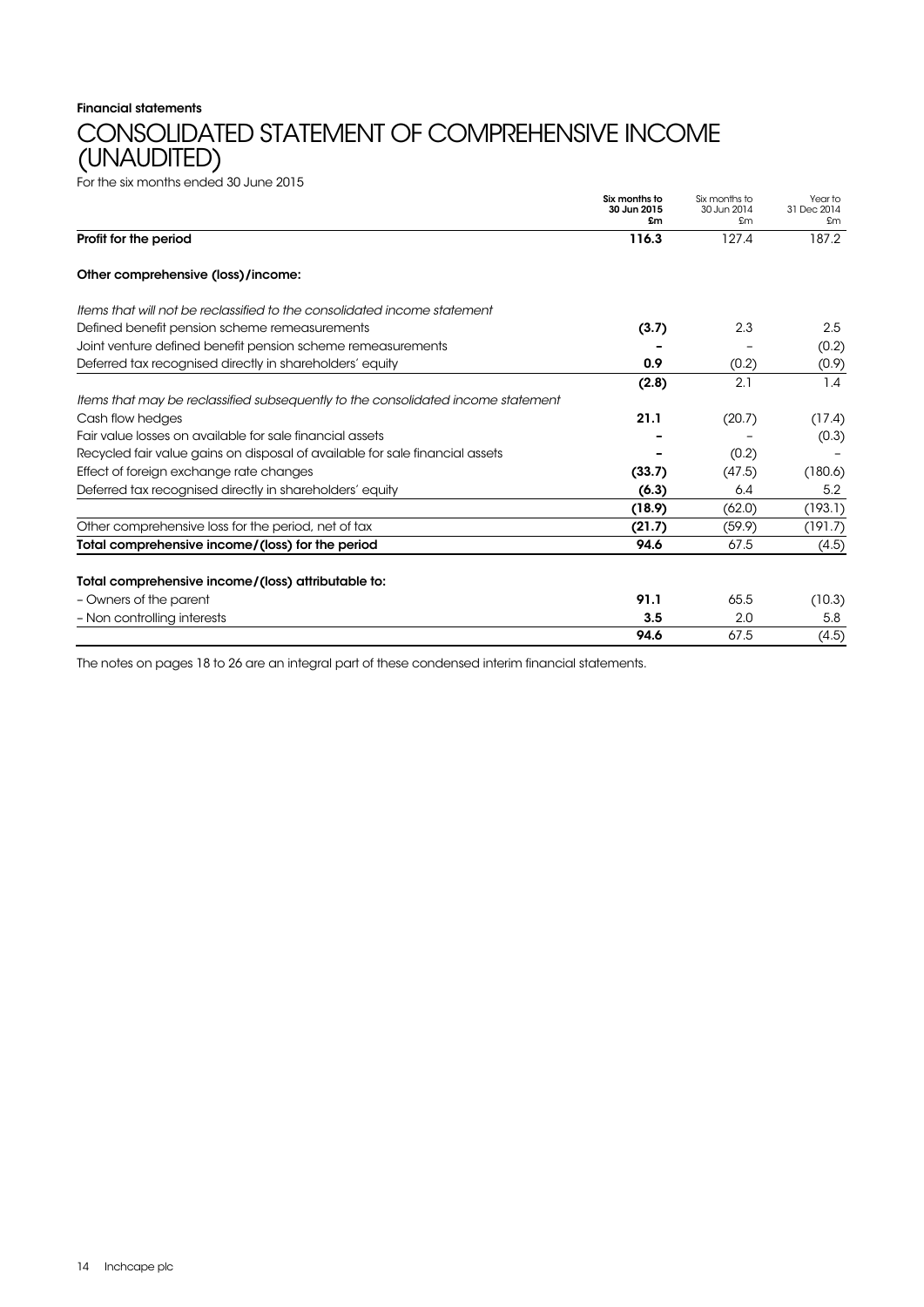### Financial statements

## CONSOLIDATED STATEMENT OF FINANCIAL POSITION (UNAUDITED)

As at 30 June 2015

|                                              |                | As at<br>30 Jun 2015 | As at<br>30 Jun 2014 | As at<br>31 Dec 2014 |
|----------------------------------------------|----------------|----------------------|----------------------|----------------------|
|                                              | Notes          | £m                   | £m                   | £m                   |
| <b>Non-current assets</b>                    |                |                      |                      |                      |
| Intangible assets                            |                | 470.7                | 581.0                | 471.6                |
| Property, plant and equipment                |                | 655.2                | 699.3                | 657.6                |
| Investments in joint ventures and associates |                | 8.4                  | 11.5                 | 9.0                  |
| Available for sale financial assets          | 11             | 1.2                  | 1.1                  | 1.2                  |
| Derivative financial instruments             | 11             | 1.8                  |                      |                      |
| Trade and other receivables                  |                | 44.0                 | 26.9                 | 28.3                 |
| Deferred tax assets                          |                | 20.8                 | 25.6                 | 25.7                 |
| Retirement benefit asset                     |                | 145.7                | 135.9                | 147.8                |
|                                              |                | 1,347.8              | 1,481.3              | 1,341.2              |
| <b>Current assets</b>                        |                |                      |                      |                      |
| Inventories                                  |                | 1,096.7              | 978.7                | 999.2                |
| Trade and other receivables                  |                | 365.4                | 333.0                | 285.2                |
| Available for sale financial assets          | 11             | 0.2                  | 3.0                  | 0.2                  |
| Derivative financial instruments             | 11             | 98.1                 | 81.1                 | 102.6                |
| Current tax assets                           |                | 6.4                  | 1.0                  | 3.0                  |
| Cash and cash equivalents                    | 9b             | 450.2                | 433.4                | 528.2                |
|                                              |                | 2,017.0              | 1,830.2              | 1,918.4              |
| Assets held for sale and disposal group      | 12             | 7.0                  | 9.4                  | 8.9                  |
|                                              |                | 2,024.0              |                      | 1,927.3              |
|                                              |                |                      | 1,839.6<br>3,320.9   |                      |
| <b>Total assets</b>                          |                | 3,371.8              |                      | 3,268.5              |
| <b>Current liabilities</b>                   |                |                      |                      |                      |
|                                              |                |                      |                      |                      |
| Trade and other payables                     |                | (1,464.9)            | (1, 295.3)           | (1,300.7)            |
| Derivative financial instruments             | 11             | (4.3)                | (25.6)               | (28.3)               |
| <b>Current tax liabilities</b>               |                | (60.3)               | (46.6)               | (63.9)               |
| Provisions                                   |                | (24.9)               | (31.0)               | (28.7)               |
| Borrowings                                   | 9 <sub>b</sub> | (121.7)              | (66.2)               | (112.2)              |
|                                              |                | (1,676.1)            | (1,464.7)            | (1, 533.8)           |
| <b>Non-current liabilities</b>               |                |                      |                      |                      |
| Trade and other payables                     |                | (11.6)               | (15.9)               | (14.8)               |
| Provisions                                   |                | (23.5)               | (30.1)               | (25.6)               |
| Derivative financial instruments             | 11             |                      | (0.1)                | (1.6)                |
| Deferred tax liabilities                     |                | (44.7)               | (43.0)               | (40.2)               |
| Borrowings                                   | 9b             | (298.0)              | (284.4)              | (305.9)              |
| Retirement benefit liability                 |                | (29.5)               | (20.3)               | (28.5)               |
|                                              |                | (407.3)              | (393.8)              | (416.6)              |
| <b>Total liabilities</b>                     |                | (2,083.4)            | (1,858.5)            | (1.950.4)            |
| <b>Net assets</b>                            |                | 1,288.4              | 1,462.4              | 1,318.1              |
|                                              |                |                      |                      |                      |
| Shareholders' equity                         |                |                      |                      |                      |
| Share capital                                | 8              | 44.4                 | 45.7                 | 45.0                 |
| Share premium                                | 8              | 146.7                | 146.6                | 146.7                |
| Capital redemption reserve                   |                | 136.2                | 134.9                | 135.6                |
| Other reserves                               |                | (201.4)              | (51.5)               | (182.6)              |
| Retained earnings                            |                | 1,138.6              | 1,162.2              | 1,148.2              |
| Equity attributable to owners of the parent  |                | 1,264.5              | 1,437.9              | 1,292.9              |
| Non controlling interests                    |                | 23.9                 | 24.5                 | 25.2                 |
| Total shareholders' equity                   |                | 1,288.4              | 1,462.4              | 1,318.1              |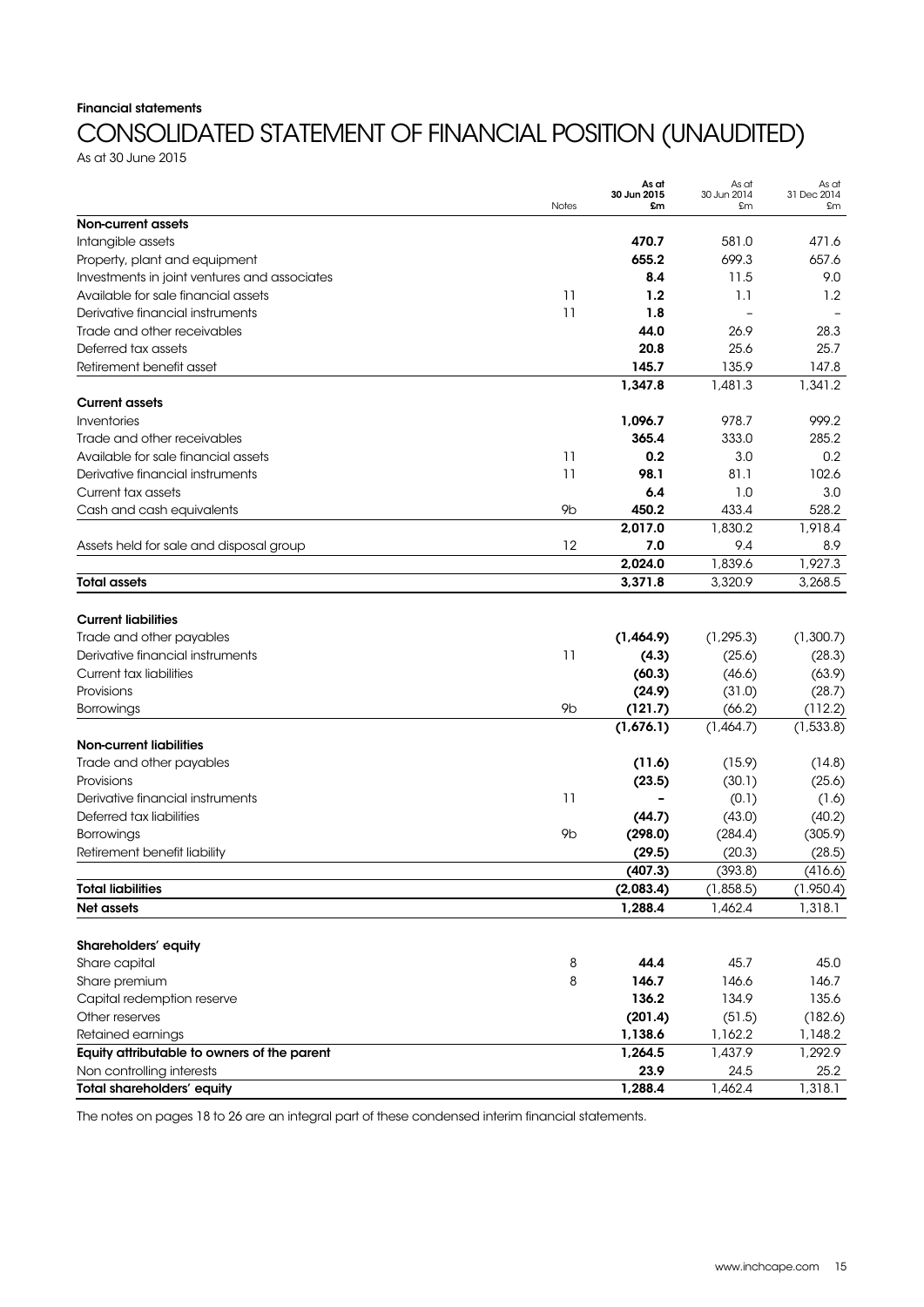## Financial statements CONSOLIDATED STATEMENT OF CHANGES IN EQUITY (UNAUDITED)

For the six months ended 30 June 2015

|                                                                        |              |                |               |                          |                |                | Equity<br>attributable              |                          |                        |
|------------------------------------------------------------------------|--------------|----------------|---------------|--------------------------|----------------|----------------|-------------------------------------|--------------------------|------------------------|
|                                                                        |              | Share          | Share         | Capital<br>redemption    | Other          |                | to equity<br>Retained owners of the | Non<br>controlling       | Total<br>shareholders' |
|                                                                        | <b>Notes</b> | capital<br>£m  | premium<br>£m | reserve<br>£m            | reserves<br>£m | earnings<br>£m | parent<br>£m                        | interests<br>£m          | equity<br>£m           |
| At 1 January 2014                                                      |              | 46.5           | 145.7         | 134.1                    | 8.7            | 1,135.0        | 1,470.0                             | 29.2                     | 1,499.2                |
| Profit for the period ended                                            |              |                |               |                          |                |                |                                     |                          |                        |
| 30 June 2014                                                           |              |                |               |                          |                | 123.4          | 123.4                               | 4.0                      | 127.4                  |
| Other comprehensive (loss)/income<br>for the period ended 30 June 2014 |              |                |               |                          | (60.2)         | 2.3            | (57.9)                              | (2.0)                    | (59.9)                 |
| Total comprehensive income/(loss)<br>for the period ended 30 June 2014 |              |                |               |                          | (60.2)         | 125.7          | 65.5                                | 2.0                      | 67.5                   |
| Share-based payments, net of tax                                       |              |                |               |                          |                | 5.1            | 5.1                                 |                          | 5.1                    |
| Share buy back programme                                               |              | (0.8)          |               | 0.8                      |                | (50.0)         | (50.0)                              |                          | (50.0)                 |
| Net purchase of own shares by                                          |              |                |               |                          |                |                |                                     |                          |                        |
| Inchcape Employee Trust                                                |              |                |               |                          |                | (0.6)          | (0.6)                               |                          | (0.6)                  |
| Issue of ordinary share capital<br>Dividends:                          | 8α           | $\overline{a}$ | 0.9           |                          |                |                | 0.9                                 | $\overline{\phantom{0}}$ | 0.9                    |
| - Owners of the parent                                                 | 8b           | ÷              |               |                          |                | (53.0)         | (53.0)                              | $\overline{\phantom{0}}$ | (53.0)                 |
| - Non controlling interests                                            |              |                |               |                          |                |                |                                     | (6.7)                    | (6.7)                  |
| At 30 June 2014                                                        |              | 45.7           | 146.6         | 134.9                    | (51.5)         | 1,162.2        | 1,437.9                             | 24.5                     | 1,462.4                |
| At 1 January 2014                                                      |              | 46.5           | 145.7         | 134.1                    | 8.7            | 1,135.0        | 1,470.0                             | 29.2                     | 1,499.2                |
| Profit for the year                                                    |              |                |               |                          |                | 179.6          | 179.6                               | 7.6                      | 187.2                  |
| Other comprehensive (loss)/income<br>for the year                      |              |                |               | -                        | (191.3)        | 1.4            | (189.9)                             | (1.8)                    | (191.7)                |
| Total comprehensive (loss)/income                                      |              |                |               |                          |                |                |                                     |                          |                        |
| for the year                                                           |              |                |               | $\overline{\phantom{0}}$ | (191.3)        | 181.0          | (10.3)                              | 5.8                      | (4.5)                  |
| Share-based payments, net of tax                                       |              |                |               |                          |                | 12.5           | 12.5                                |                          | 12.5                   |
| Share buy back programme                                               |              | (1.5)          |               | 1.5                      |                | (100.0)        | (100.0)                             |                          | (100.0)                |
| Net disposal of own shares by                                          |              |                |               |                          |                |                |                                     |                          |                        |
| Inchcape Employee Trust                                                |              | ÷              |               |                          |                | 1.2            | 1.2                                 |                          | 1.2                    |
| Issue of ordinary share capital                                        | 8a           | $\overline{a}$ | 1.0           |                          |                |                | 1.0                                 |                          | 1.0                    |
| Dividends:                                                             |              |                |               |                          |                |                |                                     |                          |                        |
| - Owners of the parent                                                 | 8b           |                |               |                          |                | (81.5)         | (81.5)                              | -                        | (81.5)                 |
| - Non controlling interests                                            |              |                |               |                          |                |                |                                     | (9.8)                    | (9.8)                  |
| At 1 January 2015                                                      |              | 45.0           | 146.7         | 135.6                    | (182.6)        | 1,148.2        | 1.292.9                             | 25.2                     | 1,318.1                |
| Profit for the period ended<br>30 June 2015                            |              |                |               |                          |                | 112.7          | 112.7                               | 3.6                      | 116.3                  |
| Other comprehensive (loss)/income                                      |              |                |               |                          |                |                |                                     |                          |                        |
| for the period ended 30 June 2015                                      |              |                |               |                          | (18.8)         | (2.8)          | (21.6)                              | (0.1)                    | (21.7)                 |
| Total comprehensive income/(loss)<br>for the period ended 30 June 2015 |              |                |               |                          | (18.8)         | 109.9          | 91.1                                | 3.5                      | 94.6                   |
| Share-based payments, net of tax                                       |              |                |               |                          |                | 4.5            | 4.5                                 |                          | 4.5                    |
| Share buy back programme                                               |              | (0.6)          |               | 0.6                      |                | (50.0)         | (50.0)                              |                          | (50.0)                 |
| Net purchase of own shares                                             |              |                |               |                          |                |                |                                     |                          |                        |
| by Inchcape Employee Trust                                             |              |                |               |                          |                | (12.9)         | (12.9)                              |                          | (12.9)                 |
| Issue of ordinary share capital                                        | 8α           |                |               |                          |                |                |                                     |                          |                        |
| Dividends:                                                             |              |                |               |                          |                |                |                                     |                          |                        |
| - Owners of the parent                                                 | 8b           |                |               |                          |                | (61.1)         | (61.1)                              |                          | (61.1)                 |
| - Non controlling interests<br>At 30 June 2015                         |              | 44.4           | 146.7         | 136.2                    | (201.4)        | 1,138.6        | 1,264.5                             | (4.8)<br>23.9            | (4.8)<br>1,288.4       |
|                                                                        |              |                |               |                          |                |                |                                     |                          |                        |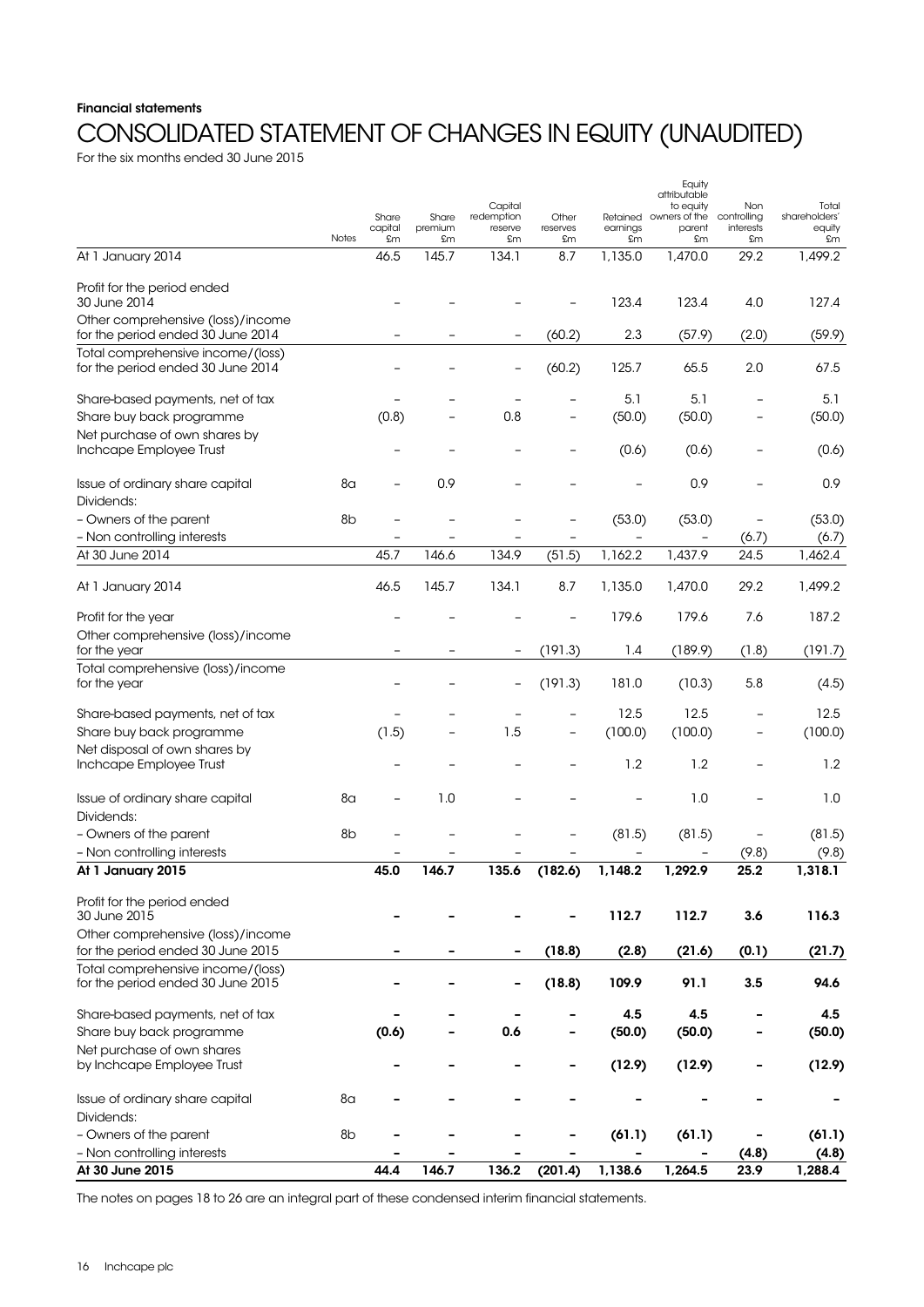## Financial statements CONSOLIDATED STATEMENT OF CASH FLOWS (UNAUDITED)

For the six months ended 30 June 2015

|                                                                      | <b>Notes</b>   | Six months to<br>30 Jun 2015<br>£m | Six months to<br>30 Jun 2014<br>£m | Year to<br>31 Dec 2014<br>£m |
|----------------------------------------------------------------------|----------------|------------------------------------|------------------------------------|------------------------------|
| Cash generated from operating activities                             |                |                                    |                                    |                              |
| Cash generated from operations                                       | 9 <sub>G</sub> | 138.0                              | 201.3                              | 405.8                        |
| Tax paid                                                             |                | (39.0)                             | (30.2)                             | (52.5)                       |
| Interest received                                                    |                | 3.9                                | 6.2                                | 13.5                         |
| Interest paid                                                        |                | (11.6)                             | (13.6)                             | (31.3)                       |
| Net cash generated from operating activities                         |                | 91.3                               | 163.7                              | 335.5                        |
| Cash flows from investing activities                                 |                |                                    |                                    |                              |
| Acquisition of businesses, net of cash and overdrafts acquired       | 10             |                                    | 3.6                                | 3.6                          |
| Net cash inflow from sale of businesses                              | 10             |                                    | 1.9                                | 1.9                          |
| Purchase of property, plant and equipment                            |                | (15.8)                             | (25.9)                             | (48.5)                       |
| Purchase of intangible assets                                        |                | (9.2)                              | (12.2)                             | (21.3)                       |
| Proceeds from disposal of property, plant and equipment              |                | 3.3                                | 29.4                               | 34.8                         |
| Net disposal of available for sale financial assets                  |                |                                    | 5.2                                | 7.9                          |
| Dividends received from joint ventures and associates                |                |                                    | 2.0                                | $2.2\,$                      |
| Net cash (used in)/generated from investing activities               |                | (21.7)                             | 4.0                                | (19.4)                       |
| Cash flows from financing activities                                 |                |                                    |                                    |                              |
| Proceeds from issue of ordinary shares                               | 8a             |                                    | 0.9                                | 1.0                          |
| Share buy back programme                                             | 8a             | (50.0)                             | (50.0)                             | (100.0)                      |
| Net (purchase)/disposal of own shares by the Inchcape Employee Trust |                | (12.9)                             | (0.6)                              | 1.2                          |
| Net cash inflow from borrowings                                      | 9 <sub>b</sub> | 3.7                                |                                    | 0.1                          |
| Payment of capital element of finance leases                         | 9b             | (0.5)                              | (0.6)                              | (1.2)                        |
| Equity dividends paid                                                | 8 <sub>b</sub> | (61.1)                             | (53.0)                             | (81.5)                       |
| Dividends paid to non controlling interests                          |                | (4.8)                              | (6.7)                              | (9.8)                        |
| Net cash from financing activities                                   |                | (125.6)                            | (110.0)                            | (190.2)                      |
| Net (decrease)/increase in cash and cash equivalents                 | 9 <sub>b</sub> | (56.0)                             | 57.7                               | 125.9                        |
| Cash and cash equivalents at beginning of the period                 |                | 416.8                              | 332.2                              | 332.2                        |
| Effect of foreign exchange rate changes                              |                | (28.2)                             | (21.7)                             | (41.3)                       |
| Cash and cash equivalents at end of the period                       |                | 332.6                              | 368.2                              | 416.8                        |
|                                                                      |                |                                    |                                    |                              |
| Cash and cash equivalents consist of:<br>- Cash at bank and in hand  |                | 342.0                              | 286.5                              | 368.9                        |
| - Short term bank deposits                                           |                | 108.2                              | 146.9                              | 159.3                        |
| - Bank overdrafts                                                    |                | (117.6)                            | (65.2)                             | (111.4)                      |
|                                                                      |                | 332.6                              | 368.2                              | 416.8                        |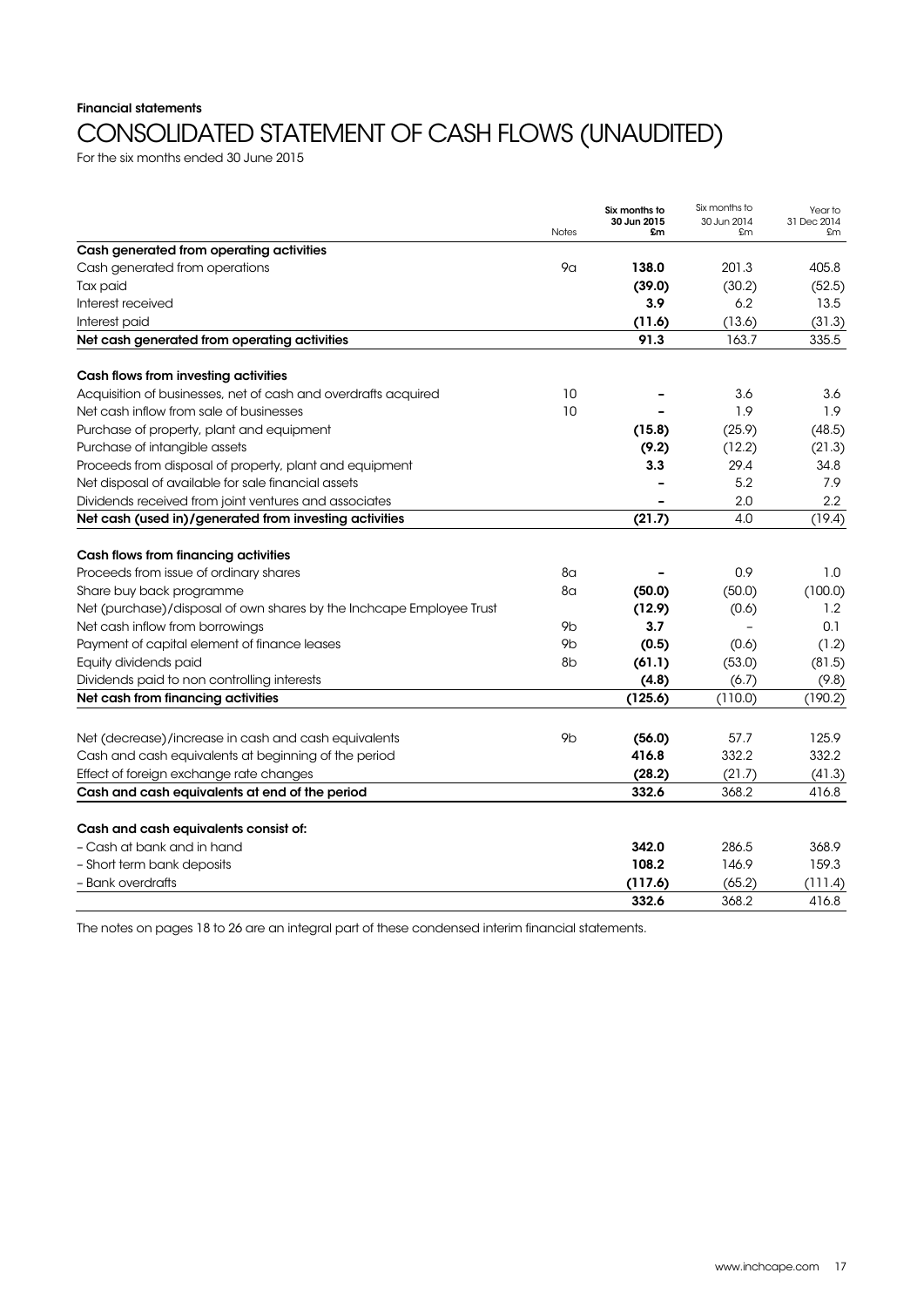## Financial statements NOTES (UNAUDITED)

### 1 BASIS OF PREPARATION AND ACCOUNTING POLICIES

### BASIS OF PREPARATION

The condensed interim financial statements for the period ended 30 June 2015 have been prepared on a going concern basis in accordance with International Accounting Standard 34 'Interim Financial Reporting' as adopted by the European Union and the Disclosure and Transparency Rules of the Financial Conduct Authority. These condensed interim financial statements should be read in conjunction with the Annual Report and Accounts 2014, which have been prepared in accordance with IFRSs as adopted by the European Union and International Financial Reporting Interpretation Committee (IFRIC) interpretations and with those parts of the Companies Act 2006 applicable to companies reporting under IFRS.

These condensed interim financial statements are unaudited, but have been reviewed by the external auditors. The condensed interim financial statements in the Interim Report do not constitute statutory accounts within the meaning of Section 434 of the Companies Act 2006. The Group's published consolidated financial statements for the year ended 31 December 2014 were approved by the Board of Directors on 9 March 2015 and delivered to the Registrar of Companies. The report of the auditors on those accounts was unqualified and did not contain an emphasis of matter paragraph or a statement under section 498 of the Companies Act 2006. The condensed interim financial statements on pages 13 to 26 were approved by the Board of Directors on 29 July 2015.

### SIGNIFICANT ACCOUNTING POLICIES

The accounting policies adopted in the preparation of the condensed interim financial statements are consistent with those of the Group's Annual Report and Accounts 2014 other than taxes on income which are accrued using the tax rate that is expected to be applicable for the full financial year.

The following standards were in issue but were not yet effective at the balance sheet date. These standards have not yet been early adopted by the Group, and will be applied for the Group's financial years commencing on or after 1 January 2016:

- IAS 1, 'Amendment to IAS 1, Presentation of financial statements'
- IAS 16, 'Amendment to IAS 16, Property, plant and equipment'
- IAS 27, `Amendment to IAS 27, Separate financial statements'
- IAS 38, 'Amendment to IAS 38, Intangible assets'
- IFRS 9, 'Financial instruments'
- IFRS 10 and IAS 28, 'Amendments to IFRS 10 and IAS 28'
- IFRS 11, `Amendment to IFRS 11, Joint arrangements'
- IFRS 14, 'Regulatory deferral accounts
- IFRS 15, 'Revenue from contracts with customers'
- Annual improvements (2010 2012)
- Annual improvements (2012 2014).

The above standards are not expected to have a material impact on the Group's reported position or performance.

### THE PRINCIPAL EXCHANGE RATES USED FOR TRANSLATION PURPOSES ARE AS FOLLOWS:

|                   |             |             | Average rates |             |             | Period end rates |
|-------------------|-------------|-------------|---------------|-------------|-------------|------------------|
|                   | 30 Jun 2015 | 30 Jun 2014 | 31 Dec 2014   | 30 Jun 2015 | 30 Jun 2014 | 31 Dec 2014      |
| Australian dollar | 1.96        | 1.83        | 83. ا         | 2.04        | 1.81        | 1.91             |
| Euro              | 1.37        | 1.22        | 1.24          | 1.41        | 1.25        | 1.29             |
| Hong Kong dollar  | 11.84       | 12.97       | 12.80         | 12.19       | 13.25       | 12.08            |
| Singapore dollar  | 2.06        | 2.11        | 2.09          | 2.12        | 2.13        | 2.06             |
| Russian rouble    | 89.19       | 58.56       | 63.29         | 86.85       | 58.11       | 92.65            |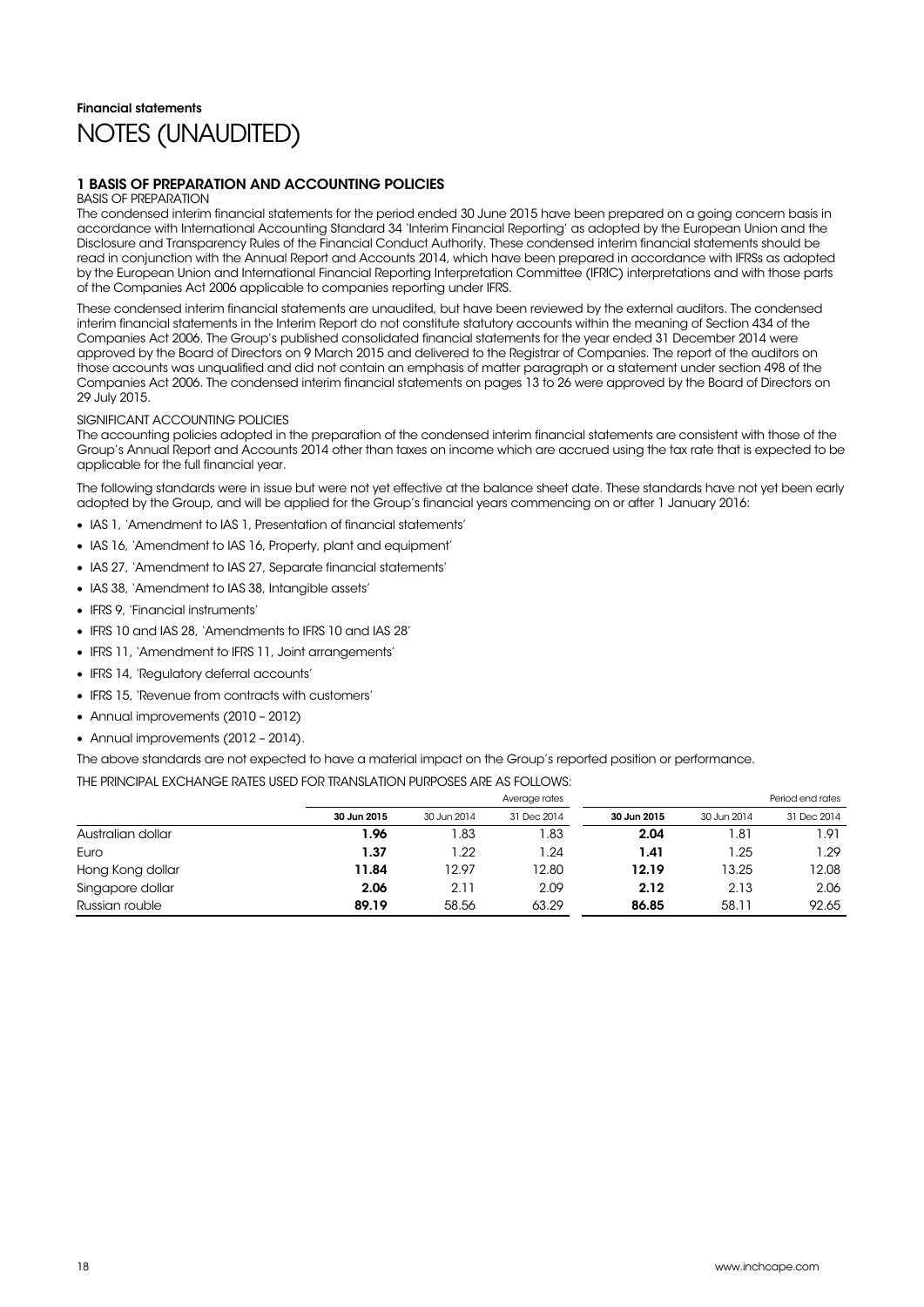### 2 SEGMENTAL ANALYSIS

The Group has determined that the chief operating decision maker is the Executive Committee.

Emerging markets are those countries in which the Group operates that have started to grow but have yet to reach a mature stage of development and accordingly are in, or are expected to return to, the growth phase of the development cycle. These currently comprise Russia, China, the Balkans, the Baltics, Poland, South America and Africa.

The Group's reported segments are based on the location of the Group's assets. Revenue earned from sales is disclosed by origin and is not materially different from revenue by destination.

Distribution comprises Vertically Integrated Retail businesses as well as Financial Services and other businesses.

|                                                               |                   |                          |                  |                  |                          |                                  | <b>Distribution</b>                |
|---------------------------------------------------------------|-------------------|--------------------------|------------------|------------------|--------------------------|----------------------------------|------------------------------------|
| Six months to 30 June 2015                                    | Australasia<br>£m | Europe<br>£m             | North Asia<br>£m | South Asia<br>£m | United<br>Kingdom<br>£m  | Emerging<br><b>Markets</b><br>£m | Total<br><b>Distribution</b><br>£m |
| Revenue from third parties                                    | 282.3             | 235.1                    | 363.2            | 219.4            | 34.1                     | 188.3                            | 1,322.4                            |
| <b>Results</b>                                                |                   |                          |                  |                  |                          |                                  |                                    |
| Segment result                                                | 30.2              | 9.2                      | 38.3             | 20.6             | 6.5                      | 20.1                             | 124.9                              |
| Exceptional items                                             |                   | $\overline{\phantom{0}}$ |                  |                  | $\overline{\phantom{0}}$ |                                  |                                    |
| Operating profit after<br>exceptional items                   | 30.2              | 9.2                      | 38.3             | 20.6             | 6.5                      | 20.1                             | 124.9                              |
| Share of profit after tax<br>of joint ventures and associates |                   | $\overline{\phantom{a}}$ |                  |                  | $\overline{\phantom{0}}$ |                                  |                                    |
| Profit before finance and tax                                 | 30.2              | 9.2                      | 38.3             | 20.6             | 6.5                      | 20.1                             | 124.9                              |

|                                                                      |                   |              |                  |                  |                          |                                  | <b>Distribution</b>         |
|----------------------------------------------------------------------|-------------------|--------------|------------------|------------------|--------------------------|----------------------------------|-----------------------------|
| Six months to 30 June 2014                                           | Australasia<br>£m | Europe<br>£m | North Asia<br>£m | South Asia<br>£m | United<br>Kingdom<br>£m  | Emerging<br><b>Markets</b><br>£m | Total<br>Distribution<br>£m |
| Revenue from third parties                                           | 267.9             | 278.7        | 268.7            | 201.0            | 23.1                     | 192.4                            | 1,231.8                     |
| <b>Results</b>                                                       |                   |              |                  |                  |                          |                                  |                             |
| Segment result                                                       | 30.4              | 11.4         | 29.1             | 36.8             | 5.9                      | 18.7                             | 132.3                       |
| <b>Exceptional items</b>                                             |                   |              |                  |                  | $\overline{\phantom{a}}$ |                                  |                             |
| Operating profit after<br>exceptional items                          | 30.4              | 11.4         | 29.1             | 36.8             | 5.9                      | 18.7                             | 132.3                       |
| Share of (loss)/profit after tax of<br>joint ventures and associates |                   | (0.1)        |                  |                  | 0.1                      |                                  |                             |
| Profit before finance and tax                                        | 30.4              | 11.3         | 29.1             | 36.8             | 6.0                      | 18.7                             | 132.3                       |

The segment result in South Asia includes a profit of £17.3m on a sale of a property.

|                                                             |                   |              |                  |                  |                         |                           | Distribution                |
|-------------------------------------------------------------|-------------------|--------------|------------------|------------------|-------------------------|---------------------------|-----------------------------|
| Year to 31 December 2014                                    | Australasia<br>£m | Europe<br>£m | North Asia<br>£m | South Asia<br>£m | United<br>Kingdom<br>£m | Emerging<br>Markets<br>£m | Total<br>Distribution<br>£m |
| Revenue from third parties                                  | 566.7             | 507.8        | 600.3            | 439.3            | 51.4                    | 418.6                     | 2,584.1                     |
| Results                                                     |                   |              |                  |                  |                         |                           |                             |
| Segment result                                              | 64.3              | 20.5         | 66.9             | 58.7             | 10.4                    | 40.0                      | 260.8                       |
| <b>Exceptional items</b>                                    |                   |              |                  |                  | -                       |                           |                             |
| Operating profit after<br>exceptional items                 | 64.3              | 20.5         | 66.9             | 58.7             | 10.4                    | 40.0                      | 260.8                       |
| Share of loss after tax of<br>joint ventures and associates |                   | (1.9)        | -                |                  | -                       | -                         | (1.9)                       |
| Profit before finance and tax                               | 64.3              | 18.6         | 66.9             | 58.7             | 10.4                    | 40.0                      | 258.9                       |

The segment result in South Asia includes a profit of £17.3m on a sale of a property.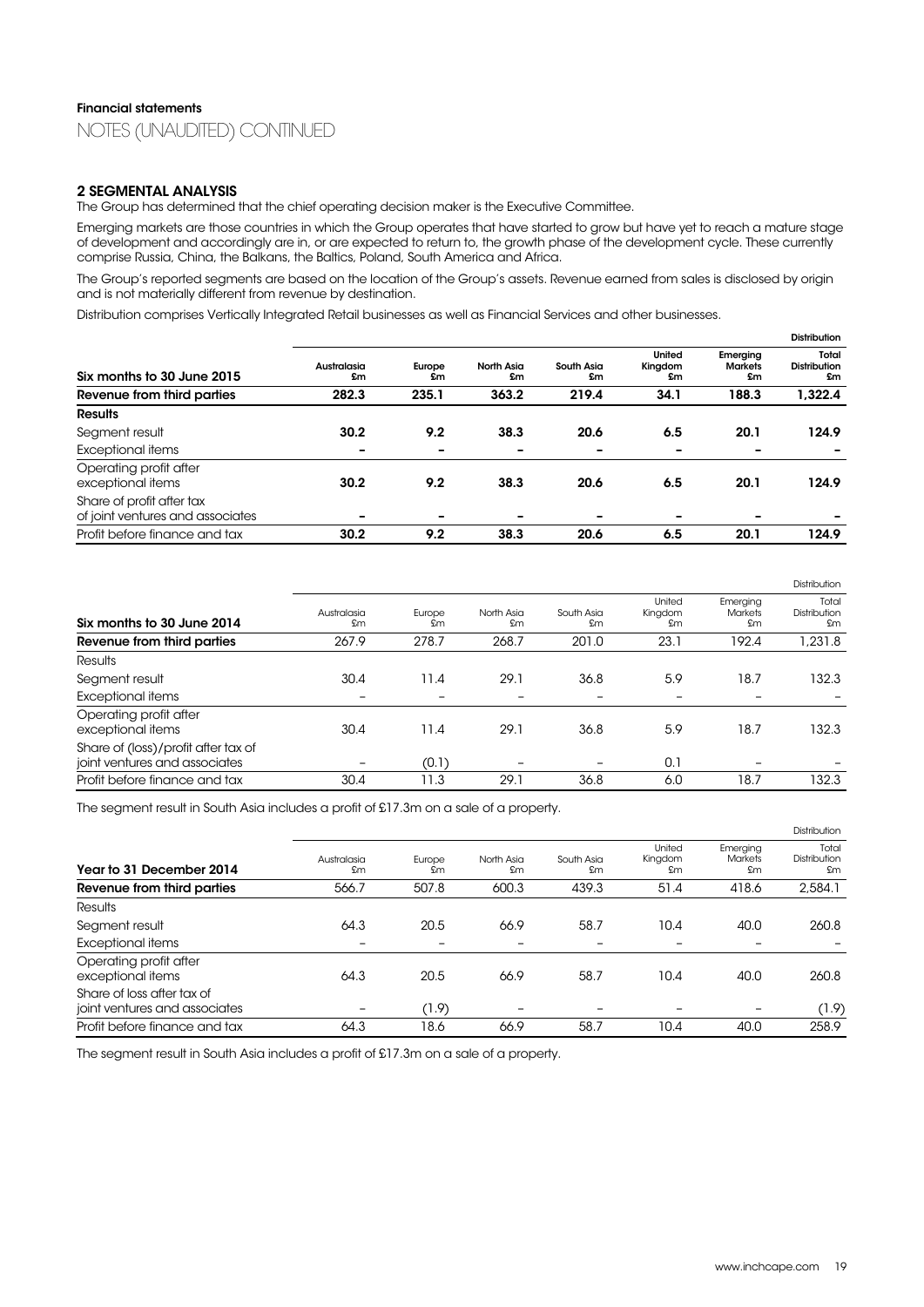### 2 SEGMENTAL ANALYSIS CONTINUED

|                                                               |                   |              |                         |                                  | Retail                |                                   |               |             |
|---------------------------------------------------------------|-------------------|--------------|-------------------------|----------------------------------|-----------------------|-----------------------------------|---------------|-------------|
| Six months to 30 June 2015                                    | Australasia<br>£m | Europe<br>£m | United<br>Kingdom<br>£m | Emerging<br><b>Markets</b><br>£m | Total<br>Retail<br>£m | <b>Total pre</b><br>Central<br>£m | Central<br>£m | Total<br>£m |
| Revenue from third parties                                    | 335.7             | 45.6         | 1,360.2                 | 314.5                            | 2.056.0               | 3,378.4                           | -             | 3,378.4     |
| <b>Results</b>                                                |                   |              |                         |                                  |                       |                                   |               |             |
| Segment result                                                | 12.1              | 0.3          | 32.0                    | 1.6                              | 46.0                  | 170.9                             | (11.7)        | 159.2       |
| Exceptional items                                             | -                 |              |                         | -                                | -                     | -                                 |               |             |
| Operating profit/(loss) after<br>exceptional items            | 12.1              | 0.3          | 32.0                    | 1.6                              | 46.0                  | 170.9                             | (11.7)        | 159.2       |
| Share of profit after tax of<br>joint ventures and associates |                   | -            |                         | -                                | -                     |                                   |               |             |
| Profit/(loss) before finance and tax                          | 12.1              | 0.3          | 32.0                    | 1.6                              | 46.0                  | 170.9                             | (11.7)        | 159.2       |

Net finance costs of £6.2m are not allocated to individual segments.

|                                                               |                   |                          |                         |                                  | Retail                |                            | Central<br>£m |             |
|---------------------------------------------------------------|-------------------|--------------------------|-------------------------|----------------------------------|-----------------------|----------------------------|---------------|-------------|
| Six months to 30 June 2014                                    | Australasia<br>£m | Europe<br>£m             | United<br>Kingdom<br>£m | Emerging<br><b>Markets</b><br>£m | Total<br>Retail<br>£m | Total pre<br>Central<br>£m |               | Total<br>£m |
| Revenue from third parties                                    | 355.0             | 69.7                     | ,230.5                  | 449.0                            | 2.104.2               | 3,336.0                    |               | 3,336.0     |
| <b>Results</b>                                                |                   |                          |                         |                                  |                       |                            |               |             |
| Segment result                                                | 13.1              | -                        | 31.5                    | 3.0                              | 47.6                  | 179.9                      | (11.9)        | 168.0       |
| Exceptional items                                             |                   |                          |                         |                                  |                       |                            |               |             |
| Operating profit/(loss) after<br>exceptional items            | 13.1              | $\overline{\phantom{0}}$ | 31.5                    | 3.0                              | 47.6                  | 179.9                      | (11.9)        | 168.0       |
| Share of profit after tax of<br>joint ventures and associates |                   |                          |                         |                                  |                       |                            |               |             |
| Profit/(loss) before finance and tax                          | 13.1              | -                        | 31.5                    | 3.0                              | 47.6                  | 179.9                      | (11.9)        | 168.0       |

Net finance costs of £5.9m are not allocated to individual segments.

|                   |              |                         |                                  | Retail                |                            |               |             |  |  |
|-------------------|--------------|-------------------------|----------------------------------|-----------------------|----------------------------|---------------|-------------|--|--|
| Australasia<br>£m | Europe<br>£m | United<br>Kingdom<br>£m | Emerging<br><b>Markets</b><br>£m | Total<br>Retail<br>£m | Total pre<br>Central<br>£m | Central<br>£m | Total<br>£m |  |  |
| 676.7             | 122.1        | 2.421.4                 | 898.4                            | 4.118.6               | 6.702.7                    | -             | 6,702.7     |  |  |
|                   |              |                         |                                  |                       |                            |               |             |  |  |
| 25.0              | 0.3          | 54.8                    | 3.7                              | 83.8                  | 344.6                      | (26.2)        | 318.4       |  |  |
|                   |              |                         | (47.4)                           | (47.4)                | (47.4)                     |               | (47.4)      |  |  |
| 25.0              | 0.3          | 54.8                    | (43.7)                           | 36.4                  | 297.2                      | (26.2)        | 271.0       |  |  |
|                   |              |                         |                                  |                       | (1.9)                      |               | (1.9)       |  |  |
| 25.0              | 0.3          | 54.8                    | (43.7)                           | 36.4                  | 295.3                      | (26.2)        | 269.1       |  |  |
|                   |              |                         |                                  |                       |                            |               |             |  |  |

Central costs include a past service credit of £7.2m (net of costs).

Net finance costs of £13.3m are not allocated to individual segments.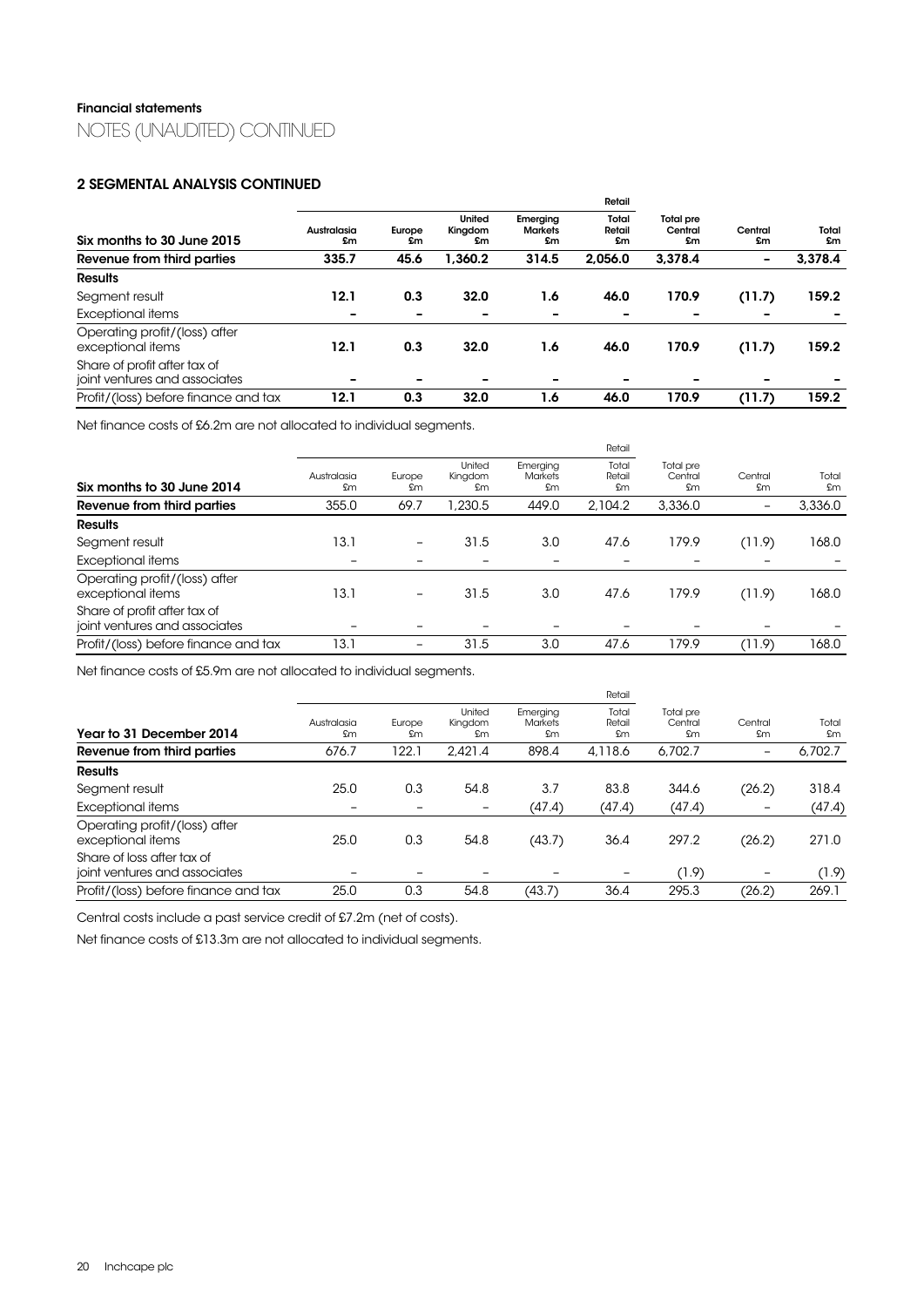## 3 EXCEPTIONAL ITEMS

|                                                              | Six months to<br>30 Jun 2015       | Six months to<br>30 Jun 2014       | Year to<br>31 Dec 2014       |
|--------------------------------------------------------------|------------------------------------|------------------------------------|------------------------------|
|                                                              | £m                                 | Sm                                 | £m                           |
| Goodwill impairment                                          |                                    | $=$                                | (47.4)                       |
| Total exceptional items before tax                           |                                    |                                    | (47.4)                       |
| Exceptional tax credit                                       |                                    |                                    |                              |
| Total exceptional items                                      |                                    | -                                  | (47.4)                       |
| <b>4 FINANCE INCOME</b>                                      |                                    |                                    |                              |
|                                                              | Six months to<br>30 Jun 2015<br>£m | Six months to<br>30 Jun 2014<br>£m | Year to<br>31 Dec 2014<br>£m |
| Bank and other interest receivable                           | 1.5                                | 1.3                                | 2.7                          |
| Interest income on post-retirement plan assets               | 2.2                                | 2.6                                | 5.1                          |
| Other finance income                                         | 2.6                                | 3.7                                | 7.0                          |
| Total finance income                                         | 6.3                                | 7.6                                | 14.8                         |
| <b>5 FINANCE COSTS</b>                                       |                                    |                                    |                              |
|                                                              | Six months to<br>30 Jun 2015<br>£m | Six months to<br>30 Jun 2014<br>£m | Year to<br>31 Dec 2014<br>£m |
| Interest payable on bank borrowings                          | 0.7                                | 0.6                                | 1.4                          |
| Interest payable on Private Placement                        | 1.5                                | 1.4                                | 2.9                          |
| Interest payable on other borrowings                         | 0.1                                | 0.1                                | 0.2                          |
| Fair value adjustment on Private Placement                   | (7.6)                              | (13.0)                             | 8.9                          |
| Fair value loss/(gain) on cross-currency interest rate swaps | 7.5                                | 12.4                               | (10.4)                       |
| Stock holding interest                                       | 9.3                                | 9.3                                | 18.6                         |
| Other finance costs                                          | 1.0                                | 2.7                                | 6.5                          |
| Total finance costs                                          | 12.5                               | 13.5                               | 28.1                         |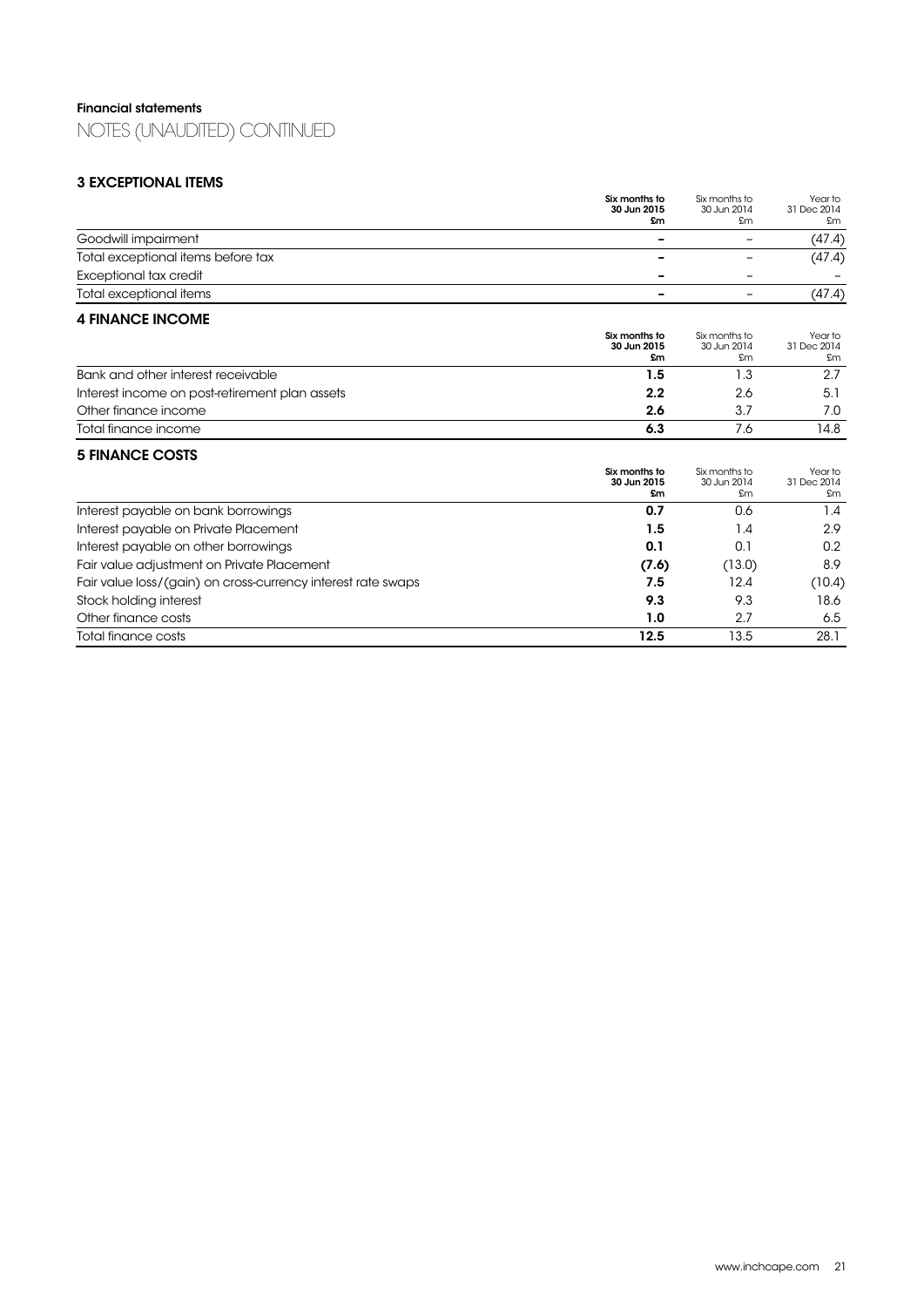### 6 INCOME TAX

|                                       |            | Six months to<br>30 Jun 2015<br>£m | Six months to<br>30 Jun 2014<br>£m | Year to<br>31 Dec 2014<br>£m |
|---------------------------------------|------------|------------------------------------|------------------------------------|------------------------------|
| Current tax                           | – UK       | 4.0                                | 1.3                                |                              |
|                                       | - Overseas | 30.8                               | 28.3                               | 66.5                         |
| Adjustments to prior year liabilities | $- UK$     |                                    | (0.5)                              |                              |
|                                       | - Overseas | (1.5)                              |                                    | (0.2)                        |
|                                       |            | 33.3                               | 29.1                               | 66.3                         |
| Deferred tax                          |            | 3.4                                | 5.6                                | 2.3                          |
| Tax before exceptional tax            |            | 36.7                               | 34.7                               | 68.6                         |
| Exceptional tax (note 3)              | - Current  |                                    |                                    |                              |
|                                       | - Deferred |                                    |                                    |                              |
| Total tax                             |            | 36.7                               | 34.7                               | 68.6                         |

The taxation charge for the six months ended 30 June 2015 is based on an estimated full year effective tax rate, before exceptional items of 24% (2014 – 24%). The effective tax rate for 2014 excludes the tax free capital gain in South Asia.

### 7 EARNINGS PER SHARE

|                                     | Six months to<br>30 Jun 2015<br>£m | Six months to<br>30 Jun 2014<br>£m | Year to<br>31 Dec 2014<br>£m |
|-------------------------------------|------------------------------------|------------------------------------|------------------------------|
| Profit for the period               | 116.3                              | 127.4                              | 187.2                        |
| Non controlling interests           | (3.6)                              | (4.0)                              | (7.6)                        |
| <b>Basic earnings</b>               | 112.7                              | 123.4                              | 179.6                        |
| Exceptional items (net of tax)      |                                    |                                    | 47.4                         |
| <b>Adjusted earnings</b>            | 112.7                              | 123.4                              | 227.0                        |
| Basic earnings per share            | 25.4p                              | 27.1p                              | 39.7p                        |
| Diluted earnings per share          | 25.0 <sub>p</sub>                  | 26.6p                              | 39.0 <sub>p</sub>            |
| Basic Adjusted earnings per share   | 25.4p                              | 27.1p                              | 50.2p                        |
| Diluted Adjusted earnings per share | 25.0 <sub>p</sub>                  | 26.6p                              | 49.3p                        |

|                                                                                                                              | Six months to<br>30 Jun 2015<br>number | Six months to<br>30 Jun 2014<br>number | Year to<br>31 Dec 2014<br>number |
|------------------------------------------------------------------------------------------------------------------------------|----------------------------------------|----------------------------------------|----------------------------------|
| Weighted average number of fully paid ordinary shares in issue during the period                                             | 444,866,222                            | 458,996,946                            | 455,975,201                      |
| Weighted average number of fully paid ordinary shares in issue during the period:                                            |                                        |                                        |                                  |
| - Held by the Inchcape Employee Trust                                                                                        | (810, 948)                             | (1,605,545)                            | (1,907,636)                      |
| - Held in Treasury                                                                                                           |                                        | (2,687,560)                            | (1,443,183)                      |
| Weighted average number of fully paid ordinary shares for the purposes of basic EPS                                          | 444.055.274                            | 454,703,841                            | 452,624,382                      |
| Dilutive effect of potential ordinary shares                                                                                 | 7.328.259                              | 8,501,142                              | 7.959.690                        |
| Adjusted weighted average number of fully paid ordinary shares in issue during the<br>period for the purposes of diluted EPS | 451,383,533                            | 463,204,983                            | 460,584,072                      |

Basic earnings per share is calculated by dividing the Basic earnings for the period by the weighted average number of fully paid ordinary shares in issue during the period, less those shares held by the Inchcape Employee Trust.

Diluted earnings per share is calculated on the same basis as the Basic earnings per share with a further adjustment to the weighted average number of fully paid ordinary shares to reflect the effect of all dilutive potential ordinary shares. Dilutive potential ordinary shares comprise share options and other share-based awards.

Adjusted earnings (which excludes exceptional items) is adopted to assist the reader in understanding the underlying performance of the Group. Adjusted earnings per share is calculated by dividing the Adjusted earnings for the period by the weighted average number of fully paid ordinary shares in issue during the period, less those shares held by the Inchcape Employee Trust.

Diluted Adjusted earnings per share is calculated on the same basis as the Basic Adjusted earnings per share with a further adjustment to the weighted average number of fully paid ordinary shares to reflect the effect of all dilutive potential ordinary shares. Dilutive potential ordinary shares comprise share options and other share-based awards.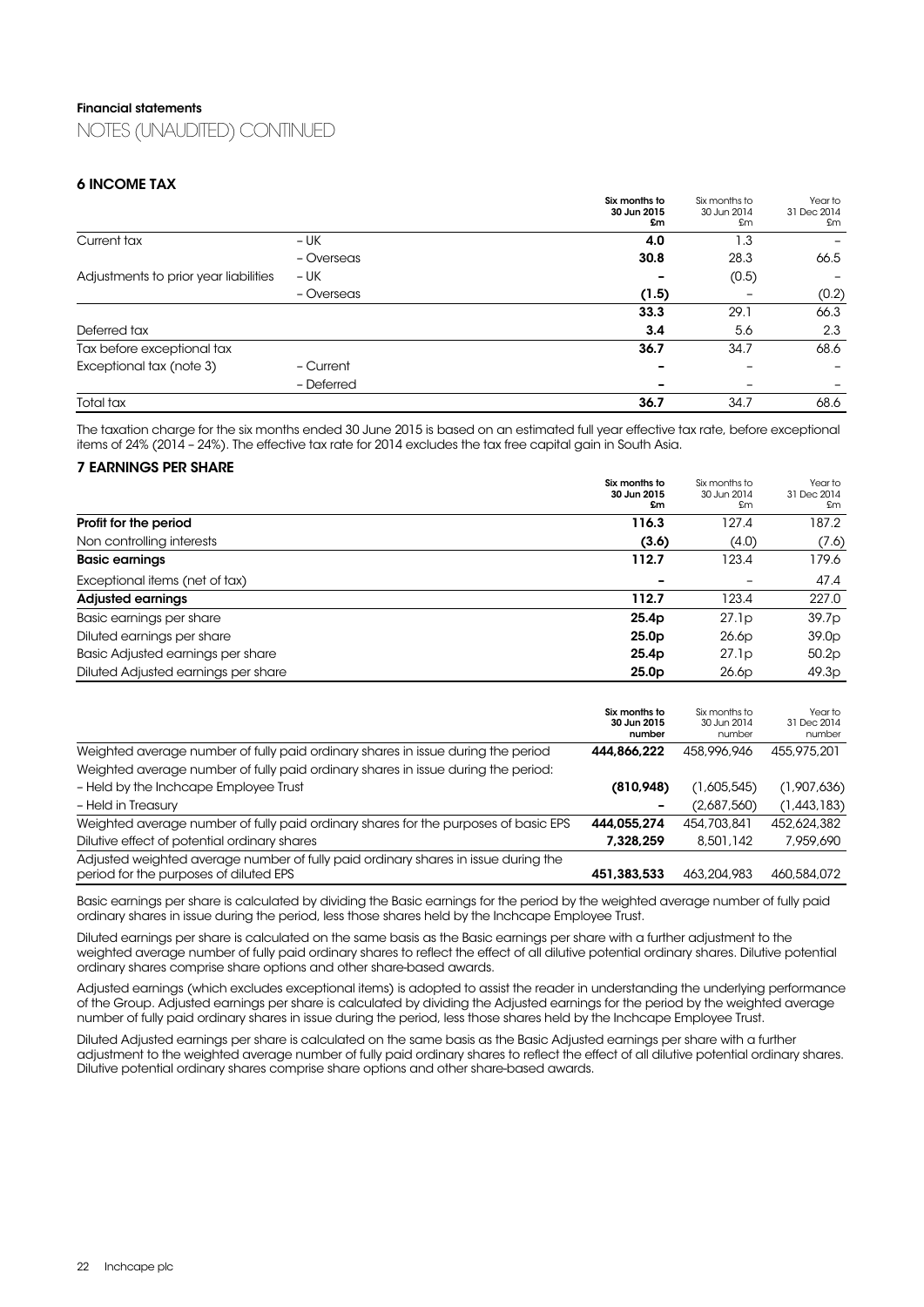### 8 SHAREHOLDERS' EQUITY A. ISSUE OF ORDINARY SHARES

|               | Six months to<br>30 Jun 2015<br>£m | Six months to<br>30 Jun 2014<br>£m | Year to<br>31 Dec 2014<br>£m |
|---------------|------------------------------------|------------------------------------|------------------------------|
| Share capital | -                                  | -                                  | $\overline{\phantom{0}}$     |
| Share premium | $\overline{\phantom{0}}$           | ΩÇ                                 | . .0                         |
|               | $\overline{\phantom{0}}$           | n a                                | . .0                         |

During the period, the Group issued £nil (June 2014 - £0.9m, Dec 2014 - £1.0m) of ordinary shares exercised under the Group's share option schemes.

### SHARE BUY BACK PROGRAMME

During the six months ended 30 June 2015, the Company repurchased 6,439,197 of its own shares (June 2014 – 7,981,056, Dec 2014 – 15,344,110) through purchases on the London Stock Exchange, at a cost of £49.7m (June 2014 – £49.7m, Dec 2014 – £99.4m). The shares repurchased during the period were cancelled, with none held as treasury shares at the end of the reporting period. An amount of £0.6m (June 2014 – £0.8m, Dec 2014 – £1.5m), equivalent to the nominal value of the cancelled shares, has been transferred to the capital redemption reserve. Costs of £0.3m (June 2014 – £0.3m, Dec 2014 – £0.6m) associated with the transfer to the Group of the repurchased shares and their subsequent cancellation have been charged to retained earnings.

At 30 June 2015, the Company held no treasury shares (30 June 2014 – 2,687,560, 31 December 2014 – none).

### B. DIVIDENDS

The following dividends were paid by the Group:

|                                                                                                       | Six months to<br>30 Jun 2015<br>£m | Six months to<br>30 Jun 2014<br>£m | Year to<br>31 Dec 2014<br>£m |
|-------------------------------------------------------------------------------------------------------|------------------------------------|------------------------------------|------------------------------|
| Final dividend for the year ended 31 December 2014 of 13.8p per share<br>$(2013 - 11.7p per share)$   | 61.1                               | 53.0                               | 53.0                         |
| Interim dividend for the six months ended 30 June 2014 of 6.3p per share<br>$(2013 - 5.7p$ per share) |                                    | $\overline{\phantom{0}}$           | 28.5                         |
|                                                                                                       | 61.1                               | 53.0                               | 81.5                         |

An interim dividend of 6.8p per share (£30.0m) for the period ending 30 June 2015 was approved by the Board on 29 July 2015 and will be paid on Friday 4 September 2015 to shareholders who are on the register at close of business on Friday 7 August 2015.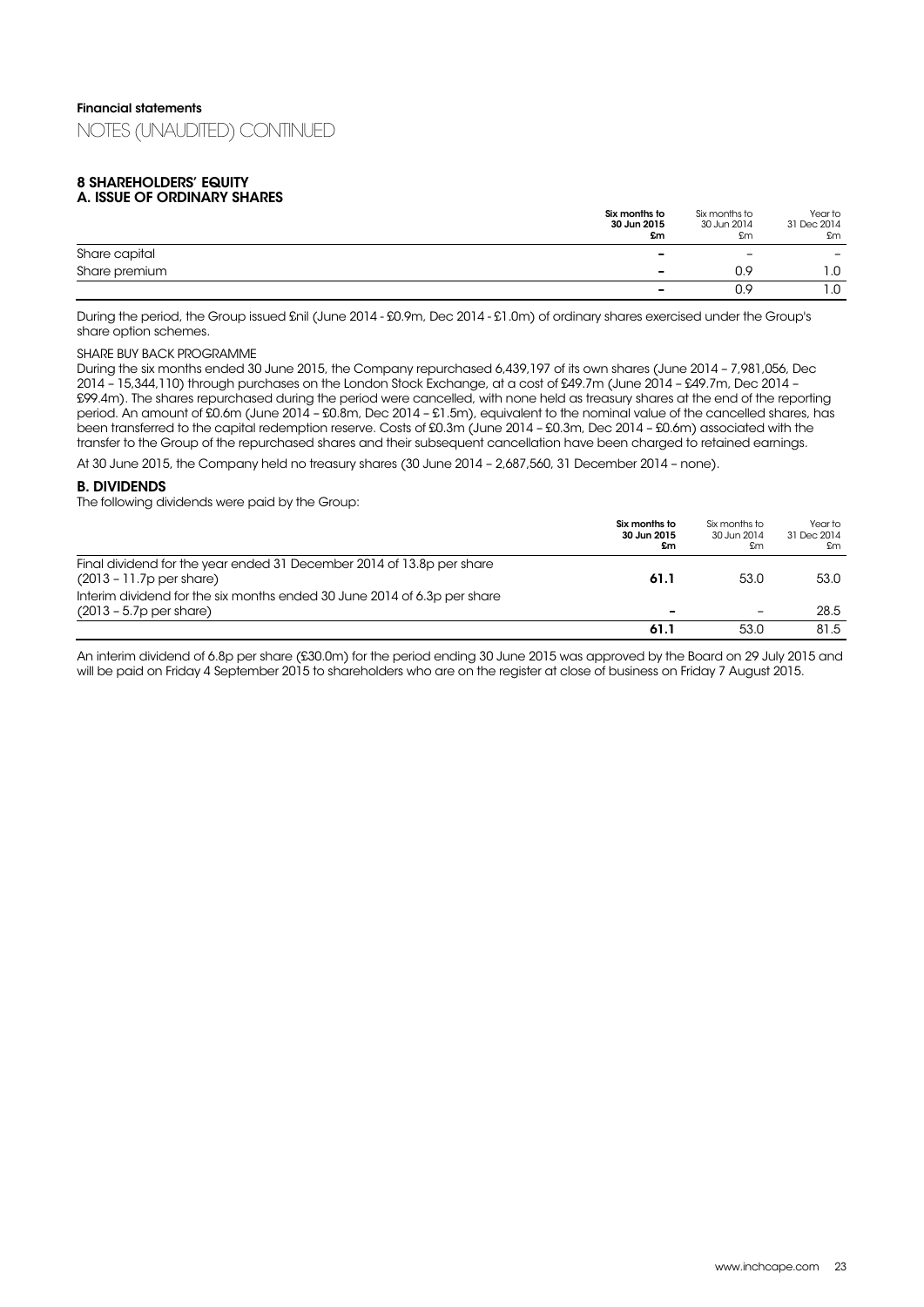### 9 NOTES TO THE STATEMENT OF CASH FLOWS A. RECONCILIATION OF CASH GENERATED FROM OPERATIONS

|                                                                       | Six months to<br>30 Jun 2015 | Six months to<br>30 Jun 2014 | Year to<br>31 Dec 2014 |
|-----------------------------------------------------------------------|------------------------------|------------------------------|------------------------|
|                                                                       | £m                           | £m                           | £m                     |
| Cash flows from operating activities                                  |                              |                              |                        |
| Operating profit                                                      | 159.2                        | 168.0                        | 271.0                  |
| Operating exceptional items                                           |                              |                              | 47.4                   |
| Amortisation of intangible assets                                     | 6.9                          | 4.3                          | 9.4                    |
| Depreciation of property, plant and equipment                         | 17.1                         | 17.7                         | 35.0                   |
| Profit on disposal of property, plant and equipment                   | (0.2)                        | (17.5)                       | (17.6)                 |
| Share-based payments charge                                           | 4.5                          | 5.1                          | 9.5                    |
| (Increase)/decrease in inventories                                    | (124.3)                      | 48.4                         | 3.8                    |
| (Increase)/decrease in trade and other receivables                    | (105.5)                      | (38.1)                       | 3.4                    |
| Increase in trade and other payables                                  | 184.6                        | 21.7                         | 59.3                   |
| Decrease in provisions                                                | (3.6)                        | (6.4)                        | (11.9)                 |
| Pension contributions in excess of the pension charge for the period* | 0.6                          |                              | (1.0)                  |
| (Increase)/decrease in interest in leased vehicles                    | (2.3)                        | 3.8                          | 3.3                    |
| Payment in respect of operating exceptional items                     |                              | (0.7)                        | (1.3)                  |
| Other non cash items                                                  | 1.0                          | (5.0)                        | (4.5)                  |
| Cash generated from operations                                        | 138.0                        | 201.3                        | 405.8                  |

\* Includes additional payments of £0.9m (June 2014 – £0.9m).

### B. RECONCILIATION OF NET CASH FLOW TO MOVEMENT IN NET FUNDS

|                                                               | Six months to<br>30 Jun 2015<br>£m | Six months to<br>30 Jun 2014<br>£m | Year to<br>31 Dec 2014<br>£m |
|---------------------------------------------------------------|------------------------------------|------------------------------------|------------------------------|
| Net (decrease)/increase in cash and cash equivalents          | (56.0)                             | 57.7                               | 125.9                        |
| Net cash (outflow)/inflow from borrowings and lease financing | (3.2)                              | 0.6                                | 1.1                          |
| Change in net cash and debt resulting from cash flows         | (59.2)                             | 58.3                               | 127.0                        |
| Effect of foreign exchange rate changes on net cash and debt  | (28.0)                             | (21.8)                             | (41.3)                       |
| Net movement in fair value                                    | 0.1                                | 0.6                                | 1.5                          |
| Movement in net funds                                         | (87.1)                             | 37.1                               | 87.2                         |
| Opening net funds                                             | 210.2                              | 123.0                              | 123.0                        |
| Closing net funds                                             | 123.1                              | 160.1                              | 210.2                        |

Net funds is analysed as follows:

| Net funds                                       | 123.1                              | 160.1                              | 210.2                        |
|-------------------------------------------------|------------------------------------|------------------------------------|------------------------------|
| Fair value of cross-currency interest rate swap | 92.6                               | 77.3                               | 100.1                        |
|                                                 | 30.5                               | 82.8                               | 110.1                        |
| Finance leases                                  | (3.8)                              | (5.0)                              | (4.3)                        |
| <b>Bank loans</b>                               | (298.3)                            | (280.4)                            | (302.4)                      |
| Cash and cash equivalents                       | 332.6                              | 368.2                              | 416.8                        |
| <b>Bank overdrafts</b>                          | (117.6)                            | (65.2)                             | (111.4)                      |
| Short term bank deposits                        | 108.2                              | 146.9                              | 159.3                        |
| Cash at bank and in hand                        | 342.0                              | 286.5                              | 368.9                        |
|                                                 | Six months to<br>30 Jun 2015<br>£m | Six months to<br>30 Jun 2014<br>£m | Year to<br>31 Dec 2014<br>£m |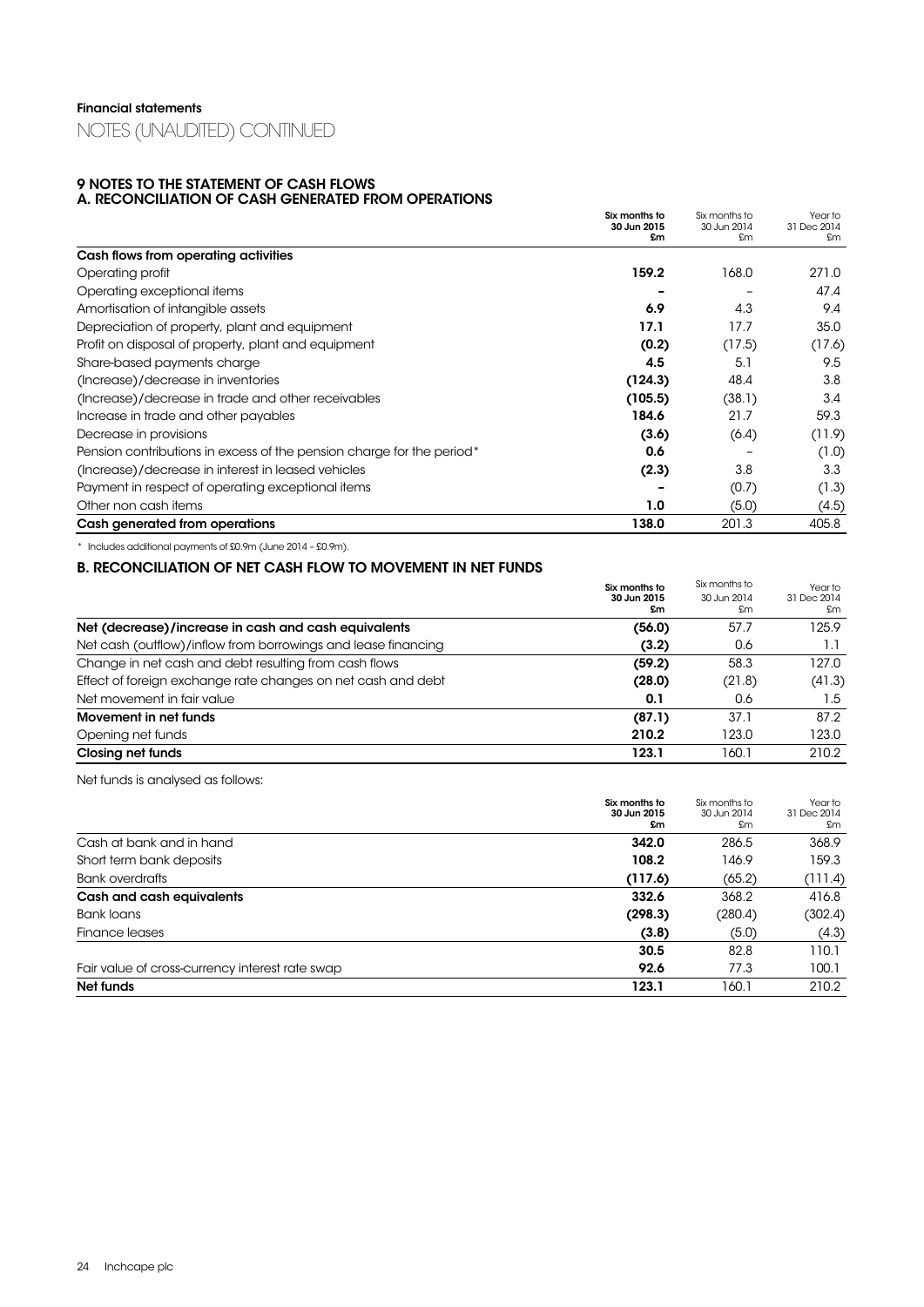### 10 ACQUISITIONS AND DISPOSALS

There were no acquisitions or disposals in the period.

During the six months to 30 June 2014, the Group disposed of multi-franchise dealerships in Finland and Australia at book value, generating disposal proceeds of £1.9m.

In 2013 the Group acquired Trivett automotive group in Australia. Following the resolution of certain post completion adjustments, £3.6m was received from the vendor in the first half of 2014.

#### 11 FINANCIAL RISK MANAGEMENT A. FINANCIAL RISK FACTORS

Exposure to financial risks comprising market risks (currency risk and interest rate risk), funding and liquidity risk and counterparty risk arises in the normal course of the Group's business.

During the six months to 30 June 2015, the Group has continued to apply the financial risk management process and policies as detailed in the Group's principal risks and risk management process included in the Annual Report and Accounts 2014.

The interim condensed financial statements do not include all financial risk management information and disclosures required in the annual financial statements and further details can be found in the Annual Report and Accounts 2014.

### **B. LIQUIDITY RISK**

There have been no material changes to the contractual undiscounted cash flows of the Group's liabilities during the six months to 30 June 2015.

### C. FAIR VALUE MEASUREMENTS

In accordance with IFRS 7, disclosure is required for financial instruments that are measured in the consolidated statement of financial position at fair value. This requires disclosure of fair value measurements by level for the following fair value measurement hierarchy:

- quoted prices in active markets (level 1);
- inputs other than quoted prices that are observable for the asset or liability, either directly or indirectly (level 2); or
- inputs for the asset or liability that are not based on observable market data (level 3).

The following table presents the Group's assets and liabilities that are measured at fair value:

|                                     | Six months to 30 June 2015 |                          |             | Six months to 30 June 2014 |                   | Year to 31 December 2014 |               |               |             |
|-------------------------------------|----------------------------|--------------------------|-------------|----------------------------|-------------------|--------------------------|---------------|---------------|-------------|
|                                     | Level 1<br>£m              | Level 2<br>£m            | Total<br>£m | Level <sup>-</sup><br>£m   | Level 2<br>£m     | Total<br>£m              | Level 1<br>£m | Level 2<br>£m | Total<br>£m |
| <b>Assets</b>                       |                            |                          |             |                            |                   |                          |               |               |             |
| Derivatives used for hedging        |                            | 99.9                     | 99.9        | -                          | 81.1              | 81.1                     | -             | 102.6         | 102.6       |
| Available for sale financial assets | 1.4                        | $\overline{\phantom{0}}$ | 1.4         | 4.1                        | $\qquad \qquad -$ | 4.1                      | 1.4           | -             | 1.4         |
|                                     | 1.4                        | 99.9                     | 101.3       | 4.1                        | 81.1              | 85.2                     | 1.4           | 102.6         | 104.0       |
| <b>Liabilities</b>                  |                            |                          |             |                            |                   |                          |               |               |             |
| Derivatives used for hedging        | $\overline{\phantom{0}}$   | (4.3)                    | (4.3)       |                            | 25.7`             | (25.7)                   |               | (29.9)        | (29.9)      |

Valuation techniques and assumptions applied in determining fair values of each class of asset or liability are consistent with those used as at 31 December 2014 and reflect the current economic environment.

Level 2 hedging derivatives comprise forward foreign exchange contracts and foreign exchange swaps. The fair value of these derivatives represents the difference between the value of the outstanding contracts at their contracted rates and a valuation calculated using the spot rates of exchange prevailing at 30 June 2015. This valuation technique maximises the use of observable market data where it is available and relies as little as possible on entity-specific estimates.

There have been no transfers between any levels of the fair value hierarchy during the six months ended 30 June 2015.

During the six months ended June 2015, there were no reclassifications of financial assets as a result of a change in the purpose or use of these assets.

The Group's derivative financial instruments comprise the following:

|                                    | Assets                             |                                    |                              |                                    |                                    | Liabilities                  |
|------------------------------------|------------------------------------|------------------------------------|------------------------------|------------------------------------|------------------------------------|------------------------------|
|                                    | Six months to<br>30 Jun 2015<br>£m | Six months to<br>30 Jun 2014<br>£m | Year to<br>31 Dec 2014<br>£m | Six months to<br>30 Jun 2015<br>£m | Six months to<br>30 Jun 2014<br>£m | Year to<br>31 Dec 2014<br>£m |
| Cross-currency interest rate swap  | 92.6                               | 77.3                               | 100.1                        |                                    | $\overline{\phantom{0}}$           |                              |
| Forward foreign exchange contracts | 7.3                                | 3.8                                | 2.5                          | (4.3)                              | (25.7)                             | (29.9)                       |
|                                    | 99.9                               | 81.1                               | 102.6                        | (4.3)                              | (25.7)                             | (29.9)                       |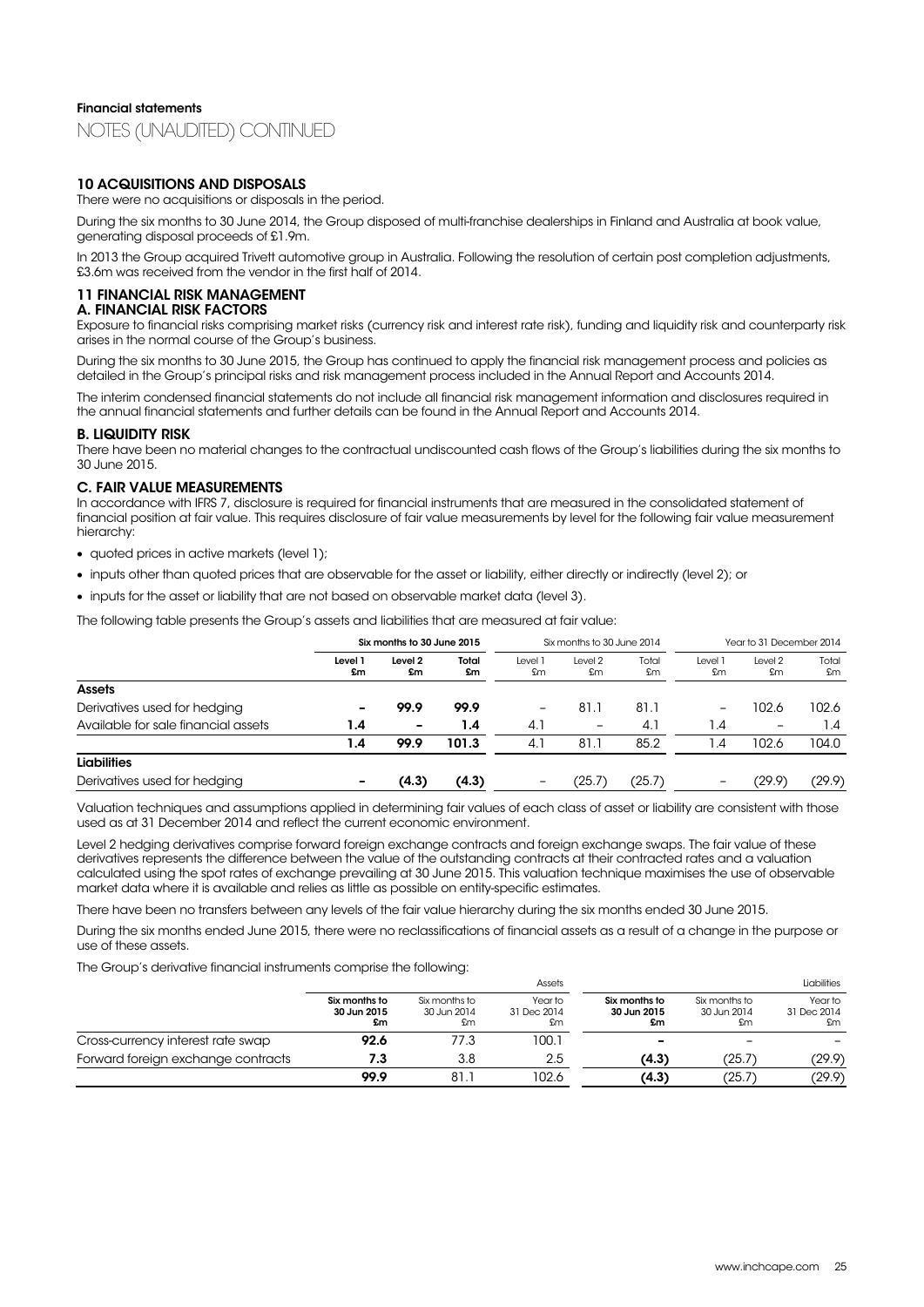### 12 ASSETS HELD FOR SALE AND DISPOSAL GROUP

|                                                         | Six months to<br>30 Jun 2015<br>£m | Six months to<br>30 Jun 2014<br>£m | Year to<br>31 Dec 2014<br>£m |
|---------------------------------------------------------|------------------------------------|------------------------------------|------------------------------|
| Assets directly associated with the disposal group      |                                    |                                    |                              |
| Assets held for sale                                    | 7.0                                | 9.4                                | 8.9                          |
| Assets held for sale and disposal group                 | 7.0                                | 9.4                                | 8.9                          |
| Liabilities directly associated with the disposal group |                                    |                                    |                              |

As at December 2014 and June 2015, assets held for sale relate to surplus properties located in the UK, which are being actively marketed with a view to sale.

### 13 RELATED PARTY DISCLOSURES

There have been no material changes to the principal subsidiaries and joint ventures as listed in the Annual Report and Accounts for the year ended 31 December 2014.

All related party transactions arise during the ordinary course of business and are on an arm's length basis.

There were no material transactions or balances between the Group and its key management personnel during the six months to 30 June 2015.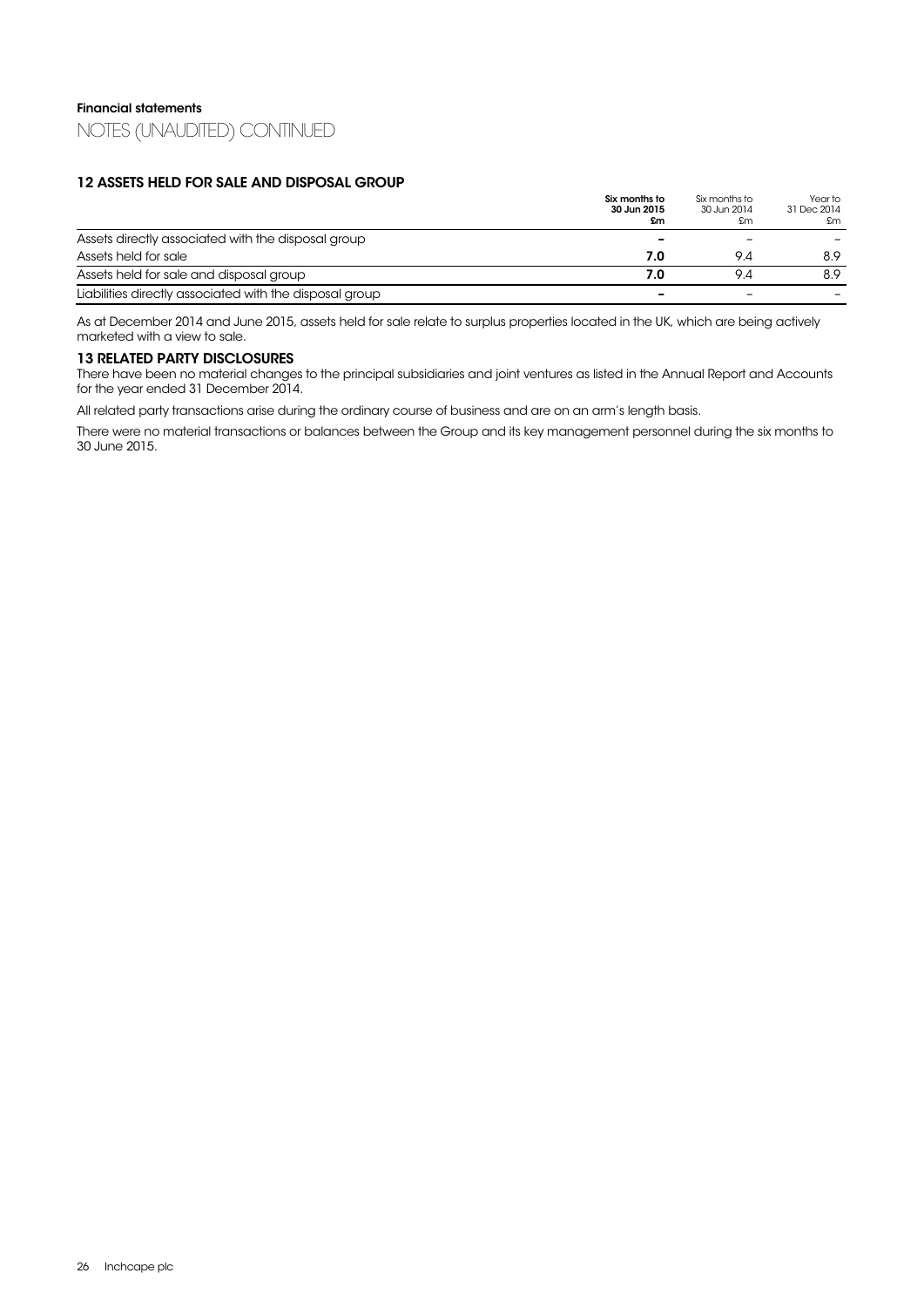## INDEPENDENT REVIEW REPORT TO INCHCAPE PLC

### REPORT ON THE CONDENSED INTERIM FINANCIAL STATEMENTS

#### OUR CONCLUSION

We have reviewed the condensed interim financial statements, defined below, in the Interim Report of Inchcape plc for the six months ended 30 June 2015. Based on our review, nothing has come to our attention that causes us to believe that the condensed interim financial statements are not prepared, in all material respects, in accordance with International Accounting Standard 34 as adopted by the European Union and the Disclosure and Transparency Rules of the United Kingdom's Financial Conduct Authority.

This conclusion is to be read in the context of what we say in the remainder of this report.

### WHAT WE HAVE REVIEWED

The condensed interim financial statements, which are prepared by Inchcape plc, comprise:

- the consolidated statement of financial position as at 30 June 2015;
- the consolidated income statement and statement of comprehensive income for the period then ended;
- the consolidated statement of cash flows for the period then ended;
- the consolidated statement of changes in equity for the period then ended; and
- the explanatory notes to the condensed interim financial statements.

As disclosed in note 1, the financial reporting framework that has been applied in the preparation of the full annual financial statements of the Group is applicable law and International Financial Reporting Standards (IFRSs) as adopted by the European Union.

The condensed interim financial statements included in the Interim Report have been prepared in accordance with International Accounting Standard 34, 'Interim Financial Reporting', as adopted by the European Union and the Disclosure and Transparency Rules of the United Kingdom's Financial Conduct Authority.

### WHAT A REVIEW OF CONDENSED INTERIM FINANCIAL STATEMENTS INVOLVES

We conducted our review in accordance with International Standard on Review Engagements (UK and Ireland) 2410, 'Review of Interim Financial Information Performed by the Independent Auditor of the Entity' issued by the Auditing Practices Board for use in the United Kingdom. A review of interim financial information consists of making enquiries, primarily of persons responsible for financial and accounting matters, and applying analytical and other review procedures.

A review is substantially less in scope than an audit conducted in accordance with International Standards on Auditing (UK and Ireland) and, consequently, does not enable us to obtain assurance that we would become aware of all significant matters that might be identified in an audit. Accordingly, we do not express an audit opinion.

We have read the other information contained in the Interim Report and considered whether it contains any apparent misstatements or material inconsistencies with the information in the condensed interim financial statements.

### RESPONSIBILITIES FOR THE CONDENSED INTERIM FINANCIAL STATEMENTS AND THE REVIEW

OUR RESPONSIBILITIES AND THOSE OF THE DIRECTORS

The Interim Report, including the condensed interim financial statements, is the responsibility of, and has been approved by, the Directors. The Directors are responsible for preparing the Interim Report in accordance with the Disclosure and Transparency Rules of the United Kingdom's Financial Conduct Authority.

Our responsibility is to express to the Company a conclusion on the condensed interim financial statements in the Interim Report based on our review. This report, including the conclusion, has been prepared for and only for the Company for the purpose of complying with the Disclosure and Transparency Rules of the Financial Conduct Authority and for no other purpose. We do not, in giving this conclusion, accept or assume responsibility for any other purpose or to any other person to whom this report is shown or into whose hands it may come save where expressly agreed by our prior consent in writing.

### PRICEWATERHOUSECOOPERS LLP

Chartered Accountants 29 July 2015 London

Notes:

(a) The maintenance and integrity of the Inchcape plc website is the responsibility of the Directors; the work carried out by us does not involve consideration of these matters and, accordingly, we accept no responsibility for any changes that may have occurred to the condensed interim financial statements since they were initially presented on the website.

(b) Legislation in the United Kingdom governing the preparation and dissemination of financial statements may differ from legislation in other jurisdictions.